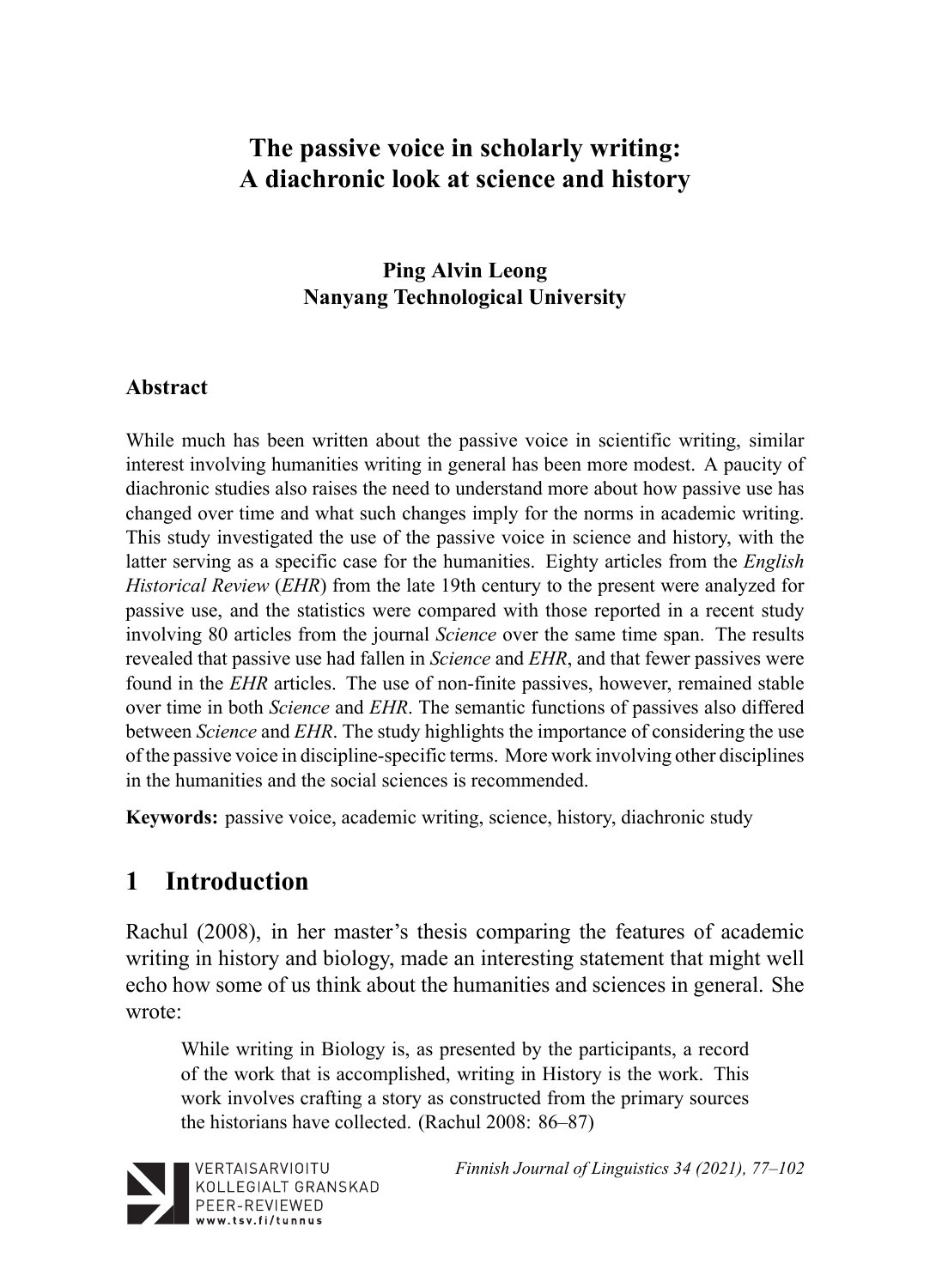Scientific writing, that is to say, records a completed study of the researcher, reporting what was done and found. In history – and arguably the humanities in general – the act of writing is instead regarded as the work *itself*. The focus is on telling the story, on creating an account or an argument from primary and secondary sources.

Such a characterization of academic writing in these two discipline groups naturally suggests marked differences in the way writing is crafted and structured in each group. One would thus reasonably expect these differences to have been investigated to some extent by scholars. The reality, however, is that while there has been extensive work done on scientific writing, research interest in humanities writing has been much more modest. Indeed, the research literature on scientific writing is voluminous, revealing valuable insights into its rhetorical structure (Swales 1981; 1990; Swales & Feak 2004; 2009), thematic structure (Leong 2015; 2016; Leong et al. 2018), and linguistic features (Bazerman 1988; Ding 1998; 2002; Leong 2014; Banks 2017), among others. By contrast, articles investigating humanities writing tend to be more advisory in nature (e.g. Grech 2019). Guidebooks on humanities writing are harder to come by. In fact, Hayot (2014: 7), who published one such book, noted wryly: "Why write a book on scholarly writing for graduate students and faculty in the humanities? Partly because no such book exists".

Admittedly, comparative work of this nature is not easy. Given the wide specializations categorized under each discipline group, differences are bound to be many and varied, blurring any broad conclusions that one may make for a particular aspect of investigation. Even the basic AIMRaD (abstract, introduction, methodology, results and discussion) structure, which appears to apply to scientific writing but not humanities writing, is not robust. Cargill & O'Connor (2009), for instance, have noticed differences in this rhetorical structure not only across various scientific disciplines, but also within the same discipline.

In this article, I propose that we examine a far more fundamental grammatical feature that may shed some light on the general way in which each discipline group approaches its area of study. I have in mind the passive voice. Ding (2002), for instance, argues that the passive voice actually *embodies* the practice of science – it draws attention to the work (rather than the person), and so invites fellow scientists to either replicate or verify it. On the other hand, as we have seen earlier, history writing appears to be the work itself (Rachul 2008), focusing on the account, and thus the writer's perspective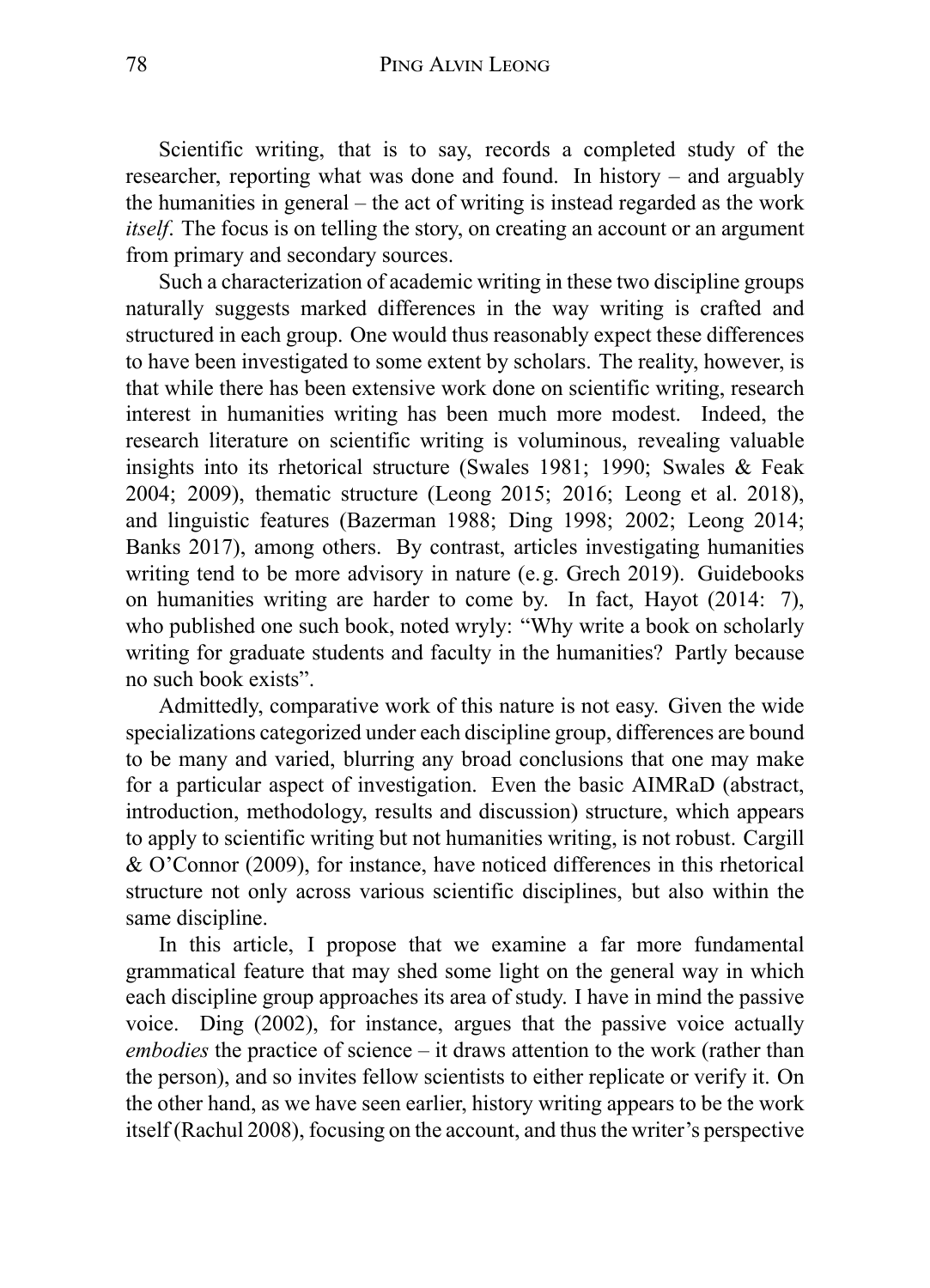and interpretation. It stands to reason, therefore, that we would expect to see more passives in scientific writing than in history writing.

In order for this grammatical feature to accurately mirror the general approach in each discipline group, we would also expect that this hypothesized difference in passive use to be true over time. This is complicated by the fact that the use of the passive in scientific writing has fluctuated. Recent studies have suggested a shift towards a greater use of the active voice in scientific writing (Leong 2014; 2020; Banks 2017). In particular, Leong's (2020) diachronic study of articles from the journal *Science* showed that the proportion of passive clauses in scientific articles dropped from approximately one third to one fifth of all clauses between 1880 and 2017. He suggests that this shift implies a move towards making scientific writing more accessible to both specialists and non-specialists, given the current interdisciplinary trend in scholarly research. This in turn implies a reconceptualization of scientific writing – that it is not merely a record of past work done (because the passive is still frequently used, especially in the methodology section), but a record that aims to be as accessible as possible.

Is this trend in scientific writing mirrored in history writing as well? There is suggestive indication that written English, in general, has seen a fall in passive use (Mair & Leech 2006; Hou & Smith 2018), ranging between 12% and 20%; in academic prose in general, Biber et al. (1999: 476) report that about 25% of all finite verbs are in the passive voice. Whether this decline is also true of history writing requires investigation. This study addressed this research gap by analyzing the use of the passive voice in history research articles and comparing the trend with the statistics for scientific writing as reported in Leong (2020).

This paper is organized as follows. § 2 presents a review of the related literature on studies done on scholarly writing, with a particular focus on comparative and diachronic studies. The corpus for this study, including the selection of history research articles, and the analytical procedures are detailed in § 3. This is followed by the findings in § 4, which discusses the general trend concerning the use of passives, as well as the semantics of the verbs typically chosen as passives. The final section summarizes the main conclusions and implications of the study, and recommends areas for further work.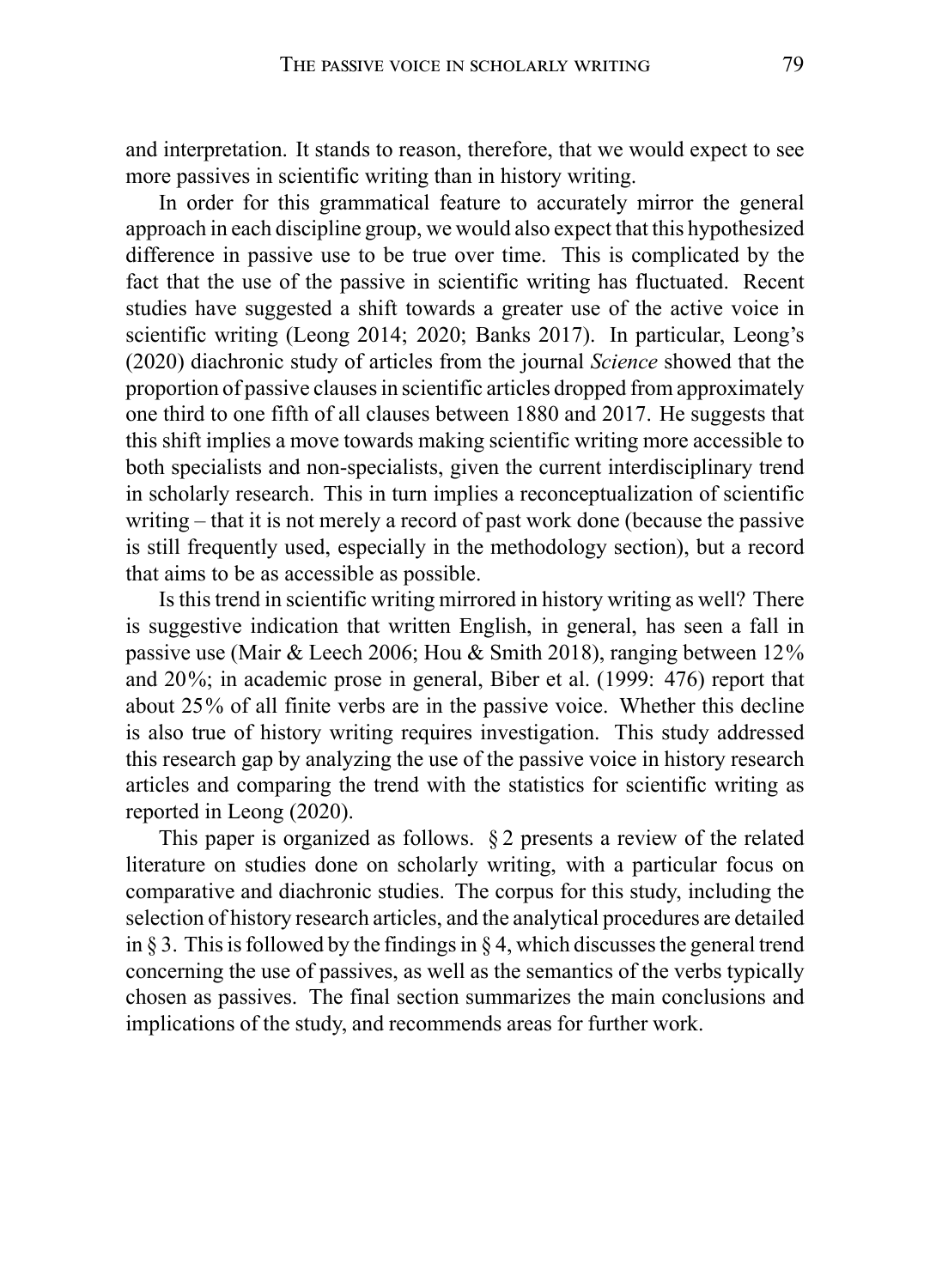### **2 Review of related literature**

Much has been written about the development and linguistic features of scientific writing (Bazerman 1988; Gross 1996; Montgomery 1996). We may attribute the style of scientific discourse to the recommendations of Francis Bacon (1561–1626). Scientific writing started off as being plain and direct; writers were encouraged to avoid ornate language so as to make science "accountable to its readers" (Montgomery 1996: 93). In the 19th century, this direct style of reporting became more abstract. Science became more impersonal and thing-centered, what Gross et al. (2002: 231) refer to as "an objective enterprise". The passive voice became a hallmark of scientific writing. Diachronic studies involving articles from the *Philosophical Transactions of the Royal Society of London*, the oldest journal devoted to science, reported a marked increase in the use of the passive voice from the 17th century to the 20th century. Various measures were used to depict the increase; these included instances per thousand words (from 22.3 to 36.6; Atkinson 1996), and the percentage of finite verbs used as passives (from 21.2% to 32.8%; Banks 2008).

Beyond the 20th century, available studies suggest that scientific writing has now become less reliant on the passive voice. The work of Seoane & Loureiro-Porto (2005) found a fall in passive use in articles in the sciences and medicine, from 64.2–66.4% in the early 20th century to 46.4–58.7% by the end of the century, reflecting the growing need for scientific discourse to be more direct and accessible to readers (Seoane 2006; 2013).

The diachronic evidence provided by Wanner (2009), as part of a larger work, appears to counter this. She examined texts from seven corpora of scientific writing from 1650 to 1990, but restricted the investigation to only eight reporting verbs (e.g. *argue*, *demonstrate*, *indicate*). Her results showed that the passive versions of these reporting verbs increased and peaked at 78 tokens per 2,000 words in the 1900–1949 period, but this was followed by a marked decline to 45 tokens per 2,000 words in the 1950–1990 period. However, as Wanner's (2009) work focused on only selected verbs, these results offer but a restricted view of scientific writing. By her own admission, "[i]t remains to be seen if the lower numbers of passives in reporting events are really a trend that specifically affects the passive" (Wanner 2009: 189).

As it turns out, the views of the scientific community at large appear to have turned against the overuse of the passive. In the 20th century, early published accounts on the need for a more direct style of writing took the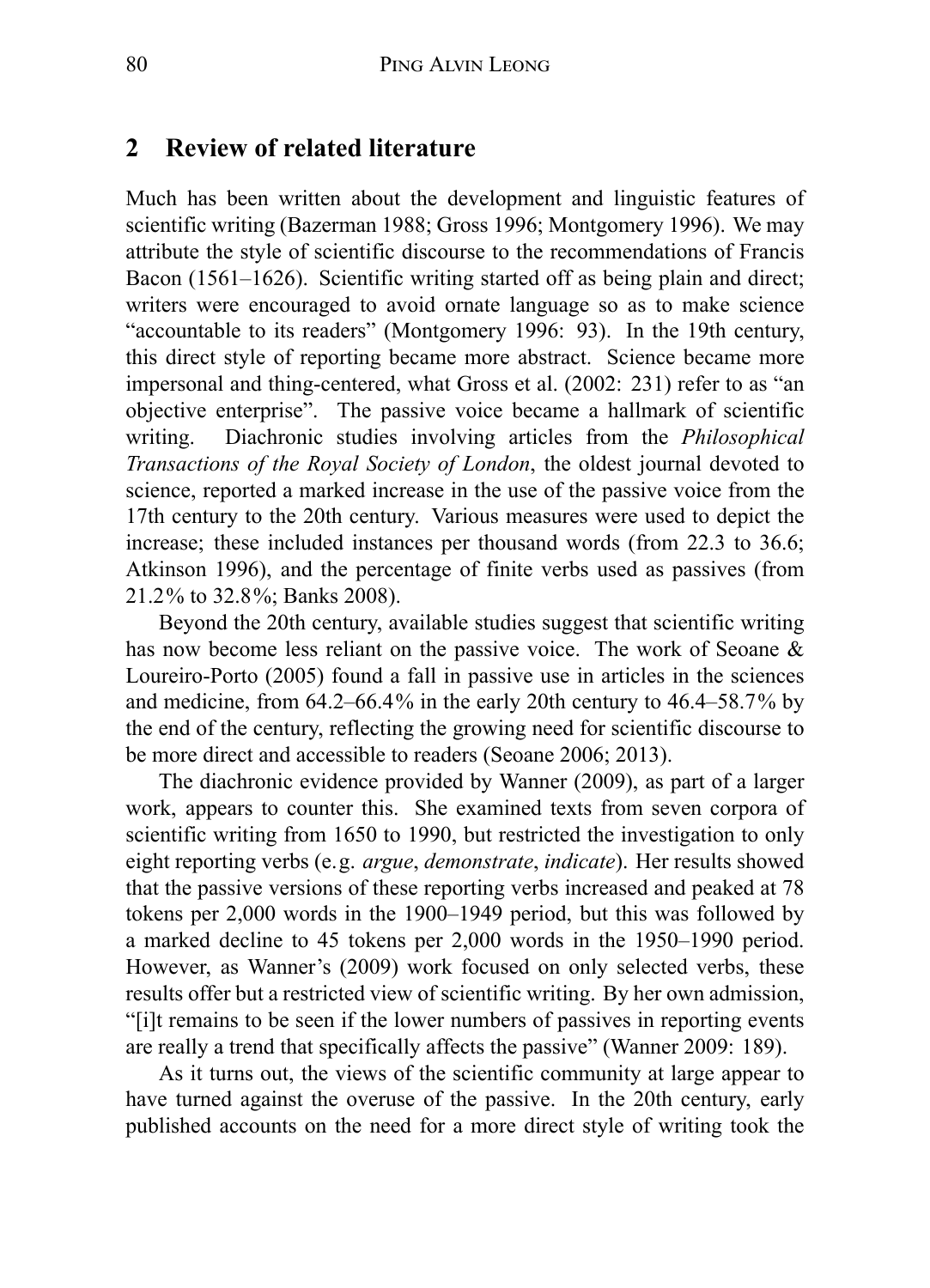form of personal viewpoints (Bridgman 1955; Ormes 1957; Robinson 1957). There were, as might be expected, opposing opinions. For instance, in a letter to the journal *Nature*, Leather (1996: 467) argued that the use of the passive should be seen as a virtue, and that "[t]he active voice encourages carelessness, partisanship and, as used by many of its adherents, does no favours to the English language or science". This led to pushback from a number of scientists (Baskin 1996; Goodman 1996; Jolly 1996). The reply that perhaps best captured the discrepancy in Leather's own writing is the following from Perlman:

I consider Leather's letter an outrageous display of scientific hypocrisy. He makes dogmatic pronouncements on a subject he knows nothing about […] Leather should practise what he preaches: of the 18 transitive sentences in his letter, only four were in the passive. (Perlman 1996: 108)

More recent studies involving texts published in the 21st century suggest a further drop in passive use in scientific articles. In his analysis of scientific articles from 1985 to 2015, Banks (2017) found that the use of the passive generally decreased during this period, with the fall being more marked in the physical sciences than the biological sciences. This is echoed in Leong's (2020) larger study involving scientific articles from the journal *Science*. The proportion of passive clauses to all clauses fell from a high of 35.82% in 1980 to 23.21% in 2017.

How this trend in scientific writing compares to that in humanities writing, unfortunately, is uncertain. To the best of my knowledge, there has not been a similar diachronic study attempted for humanities writing with a distinct focus on the grammatical voice. While non-scientific writing has been analyzed for grammatical features, such studies have tended not to include the passive voice. Hyland (2002), for instance, investigated the use of personal pronouns in the sciences, social sciences, and humanities, and MacDonald (2010) focused on knowledge creation in three subfields of history, but neither discussed passive use to any extent. In their extensive study involving academic texts (among others) from 1700 to 2005, Biber & Gray (2016) acknowledge that the use of the passive has decreased over time in scientific writing to about 25% of all finite verbs. However, their diachronic comparison of scientific writing and humanities writing (represented by history writing) laid emphasis on other grammatical features. In particular, Biber & Gray (2016) contrasted the relative stability of history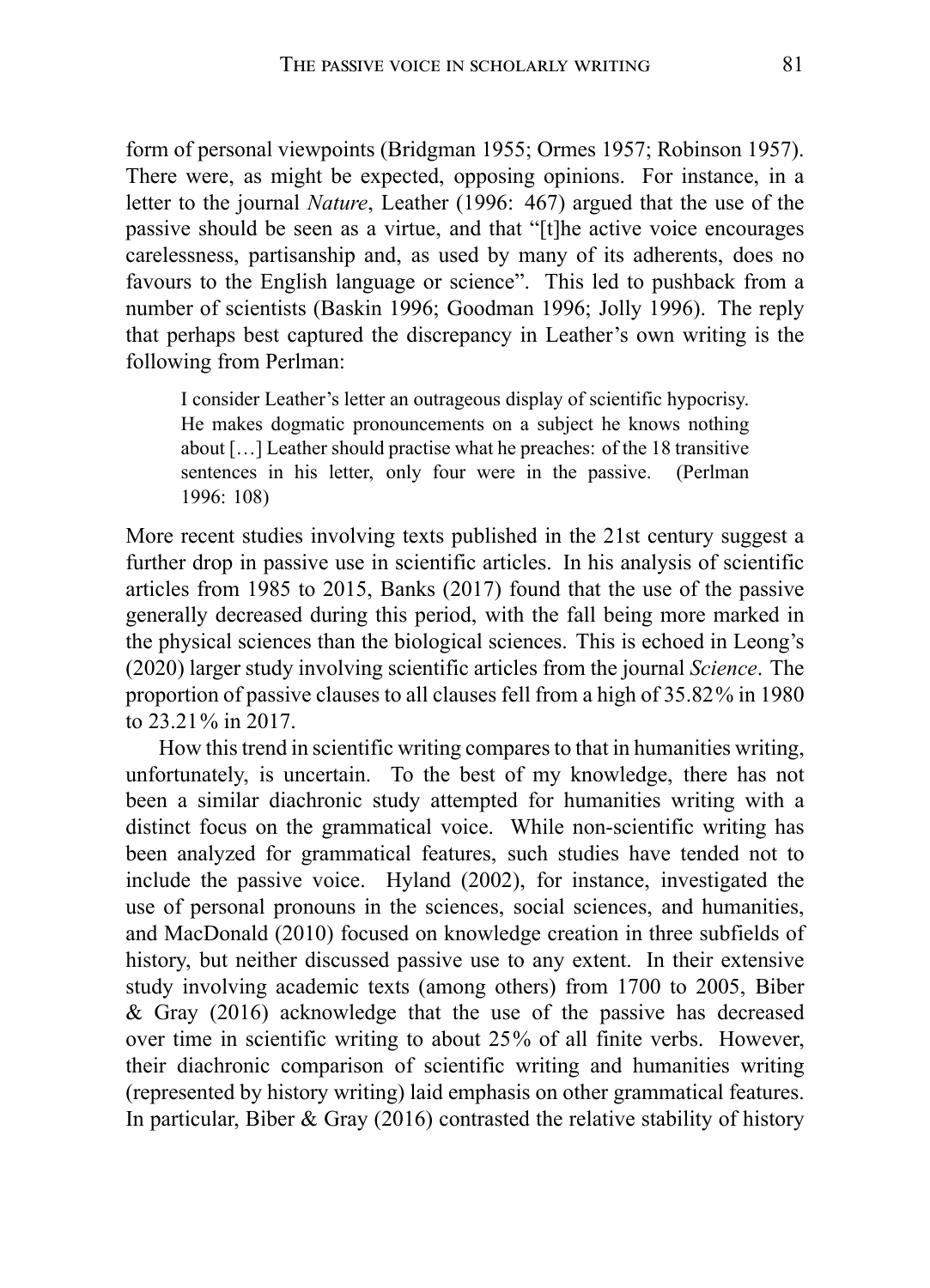writing in its dense use of nouns and heavy reliance on relative clauses with the move in scientific articles towards a more compressed style of writing.

Where comparative studies specifically involving the passive voice are concerned, the works of Iddings (2007) and Rachul (2008) are noteworthy. In the textual-analysis part of his study, Iddings (2007) selected six texts, but only two of them – one each from literature and biochemistry – were analyzed in-depth for their grammatical features. His analysis revealed that the biochemistry paper used about four times as many passives as the literature paper – the passive was found in about 46% of all clauses in the former but just  $10\%$  in the latter. A similar finding was reported by Rachul (2008), who compared the use of the passive voice in four biology articles and two history articles. Using the T-unit, a single main clause together with any subordinate clauses attached to it (Hunt 1977), she found that biology papers used two to three times more passives than history papers. The passives per T-unit for the biology papers ranged from 0.317 to 0.681, as compared to the 0.115–0.185 range for the history papers. She also found that the biology papers used more verbs describing the methods and tools in the research process (i.e. epistemic verbs) as compared to the history papers, which relied more on verbs focusing on the topic (i.e. phenomenal verbs).

These studies, then, suggest that scientific writing contains more passives than humanities writing does. However, while the efforts of Iddings (2007) and Rachul (2008) are insightful, their results are compromised by at least two issues. First, the sample sizes in both studies are very small. Iddings (2007) analyzed only two articles in-depth, and Rachul (2008), just six. Any generalizations arising from such a small sample size are hardly likely to be representative. Second, the works of Iddings (2007) and Rachul (2008) are *synchronic*, not diachronic. It is therefore unclear whether humanities writing has always been less reliant on the passive voice as compared to scientific writing, or whether this is a relatively recent development.

Addressing this research gap, though, is not a straightforward task, chiefly because of the range of disciplines grouped under the broad label "humanities". Accessing a ready corpus of articles through the ages is another challenge, since such articles need to be carefully selected for a fair comparison to be made. Details about the selection of the articles for comparison and the methodological procedures are outlined in the next section, to which we now turn.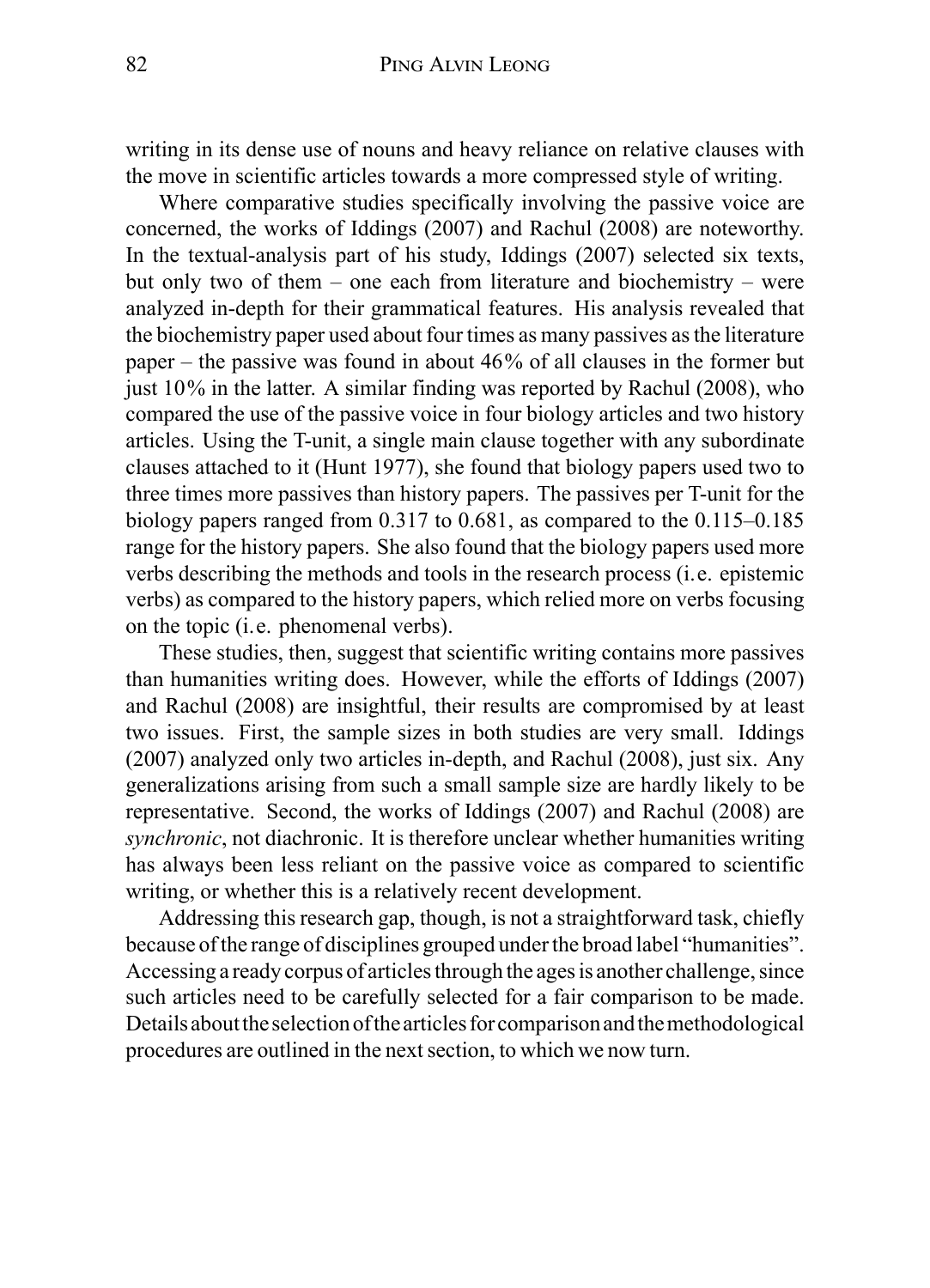## **3 Methodology**

#### **3.1 Corpus**

In this study, I used the statistics reported by Leong (2020) for scientific writing, as his study is the most recent record of this trend. In his work, Leong sourced 80 research articles from the journal *Science*, a highly prestigious journal launched in 1880 (Scimago 2020). *Science* was selected, as its long history allowed for the trend in scientific writing over the years to be readily noted. It is also multidisciplinary and publishes articles from any scientific discipline and topic. The articles were taken from four time periods – 1880, 1930, 1980, and 2017. The first 20 articles each for 1880, 1930, and 1980, and the final 20 articles for 2017 were selected for investigation. That is to say, at the time of analysis, Leong's corpus included articles from the very first issue of *Science* to the final 20 articles published in 2017, spanning more than 130 years.

Unlike the sciences, unfortunately, there is no single multidisciplinary journal for the humanities. Attempting to locate scholarly articles from different humanities disciplines dating back to the 19th century would also be cumbersome and unproductive. To ensure that the comparison with the scientific articles in Leong's study was as fair as possible, I therefore selected a journal that was similar to *Science* in terms of its heritage and continuity. This journal was *English Historical Review* (hereafter *EHR*). Like *Science*, *EHR* also has a long history. Established in 1886, it is, in fact, the oldest English-language journal in the discipline of history. It is also a respected journal, ranked 142nd out of 1,387 journals in the "history" category in *Scimago's Journal and Country Rank* (2020). Similar to Leong's study, 80 history research articles in *EHR* were selected for analysis – the first 20 articles each for 1886, 1930, and 1980, and the final 20 for 2018.

#### **3.2 Analytical procedure**

Following the methodology in Leong (2020), I first divided up the history articles into clauses, both main and subordinate, the latter of which included embedded clauses (such as noun clauses and relative clauses). Each clause was then manually analyzed for the passive voice. The passive is a well-known grammatical feature in English; descriptions about its structure can be found in any authoritative grammar book (e.g. Greenbaum et al. 1985;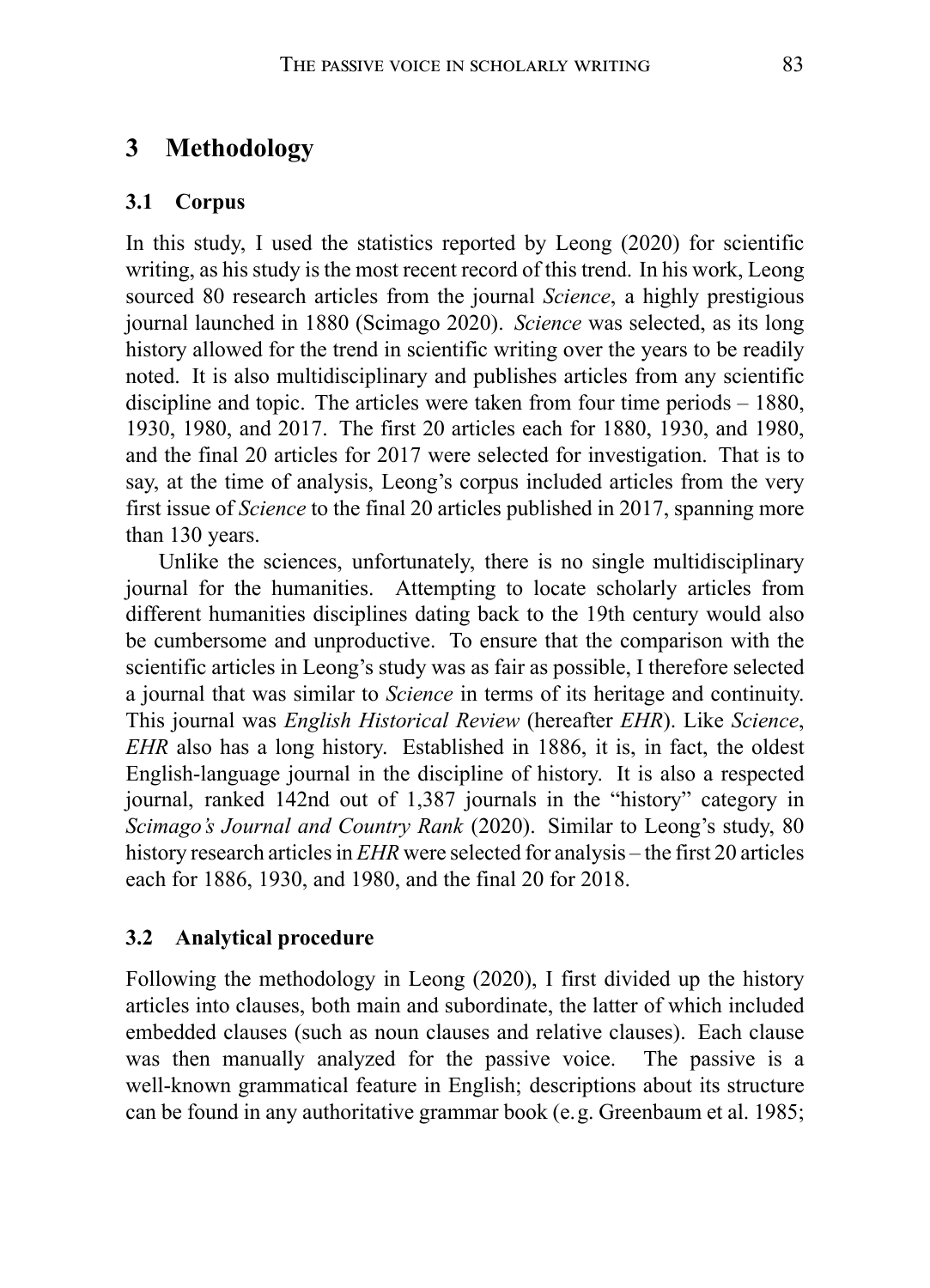Biber et al. 1999; Carter & McCarthy 2006) and will not be further elaborated here. In this study, all forms of the passive were considered, both finite and non-finite. These comprised not merely the typical forms containing the *be* auxiliary verb, but also bare passives, which are a reduced form of the passive and so do not have any auxiliary verb (Puckica 2009: 215). Including non-finite passives, particularly bare passives, is crucial for a more complete account of passive use in scholarly writing, as past studies have tended to omit non-finite passives from consideration (e.g. Banks 2008; 2017).

Examples (1–3) below – involving different types of clauses and passive forms – illustrate the analysis undertaken in this study. The number assigned to each clause is represented in square brackets, and the year and reference number of the article are indicated at the end of each example. All passives are in bold typeface, and recovered words are enclosed in angled brackets.

- (1) [82] […] so it **was determined** by Theodore and his councillors
	- [83] to change their abode to the hill-set village of Cervione,
	- [84] where the coronation could take place,
	- [85] and whence operations **could be** more advantageouly [sic] **commenced** against the Genoese. [two finite passives; 1886, 11]
- (2) [41] It was the normal administrative practice for drafts of legislative enactments
	- [42] **prepared** by ministries
	- [43] **to be scrutinized** in detail by members of the Council. [bare passive followed by non-finite passive; 1980, 7]
- $(3)$  [1377] The knowledge of history the careful perusal of the past – allowed for lessons
	- [1378] **to be drawn**
	- [1379] and <**to be**> **disseminated** […] [two non-finite passives; 2018, 20]

### **3.3 Statistical analysis**

The statistical analysis was facilitated by the Real Statistics Resource Pack (Zaiontz 2018), an add-in which extends Microsoft Excel's capability to perform statistical calculations. The one-way analysis of variance (ANOVA) test was used to investigate if the observed differences in the means between the *Science* and *EHR* articles across the time periods were statistically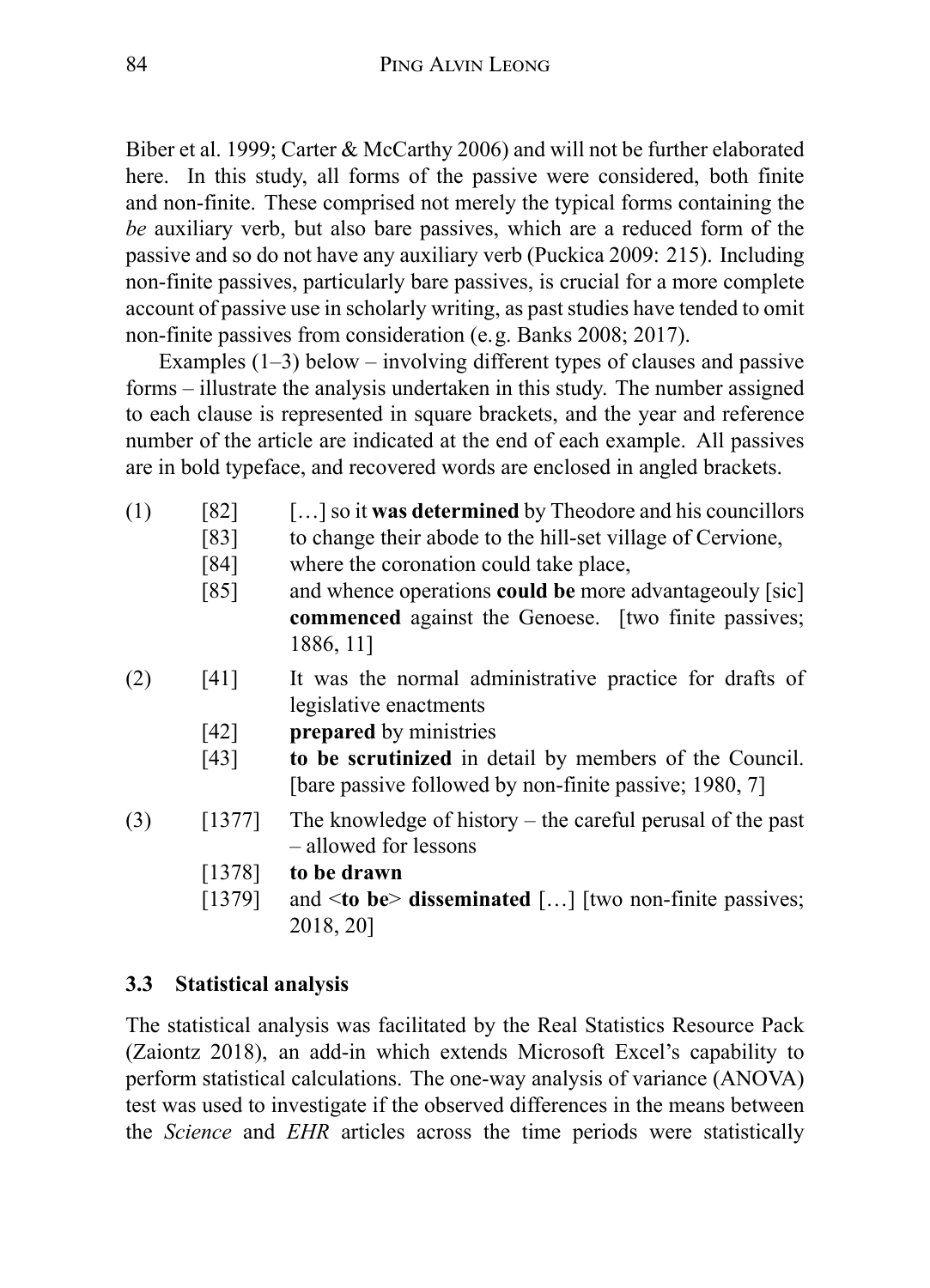significant. The Tukey Honest Significant Difference (HSD) post-hoc test was used for significant ANOVA results. The significance level for all statistical tests was  $\alpha = 0.05$ . In this paper, significant differences are indicated using the asterisk – a single asterisk for a significant result (*p <* 0.05), and double asterisks for a highly significant result ( $p < 0.01$ ).

## **4 Findings and discussion**

#### **4.1 Summary statistics of the** *Science* **and** *EHR* **articles**

The summary statistics of the *Science* articles, taken from Leong (2020: 473), and the *EHR* articles are presented in Table 1. In general, the *EHR* articles are about three times as long as the *Science* articles, and also contain about three times as many clauses, whether main or subordinate. Of particular interest is the number of non-finite clauses used in each sub-corpus; these clauses account for more than a quarter of all clauses used in *Science* articles (27.19%) and slightly less than a third in *EHR* articles (33.17%). As alluded to in § 3.2, not all studies in the past have paid much attention to non-finite passives in their analyses. The statistics in Table 1 suggest that omitting non-finite clauses (which may carry such passives) effectively removes between a quarter to a third of all available clauses from consideration, thereby compromising the completeness of the analysis. We shall return to the issue of non-finite passives, particularly bare passives, in § 4.3.

#### **4.2 General trend in passive use**

The mean percentages of all clauses containing passives are illustrated in Figure 1. The trend lines highlight two important details. The first is that in all years, the *EHR* articles used fewer passives than the *Science* articles. The observed differences between *Science* and *EHR* for all four time periods were statistically significant. In three of the four periods  $-$  i.e. 1880/1886, 1980, and 2017/2018 – the differences were in fact highly significant (i.e.  $p < 0.01$ ).

This lends weight to what some scholars have noted regarding the use of the passive in scientific and humanities writing (Iddings 2007; Rachul 2008; Baratta 2009; Hundt et al. 2016). Grech (2019: 97), for instance, notes that "[i]n scientific papers, the passive voice is used as this underscores objectivity, whereas the humanities utilise the active voice, emphasizing subjective and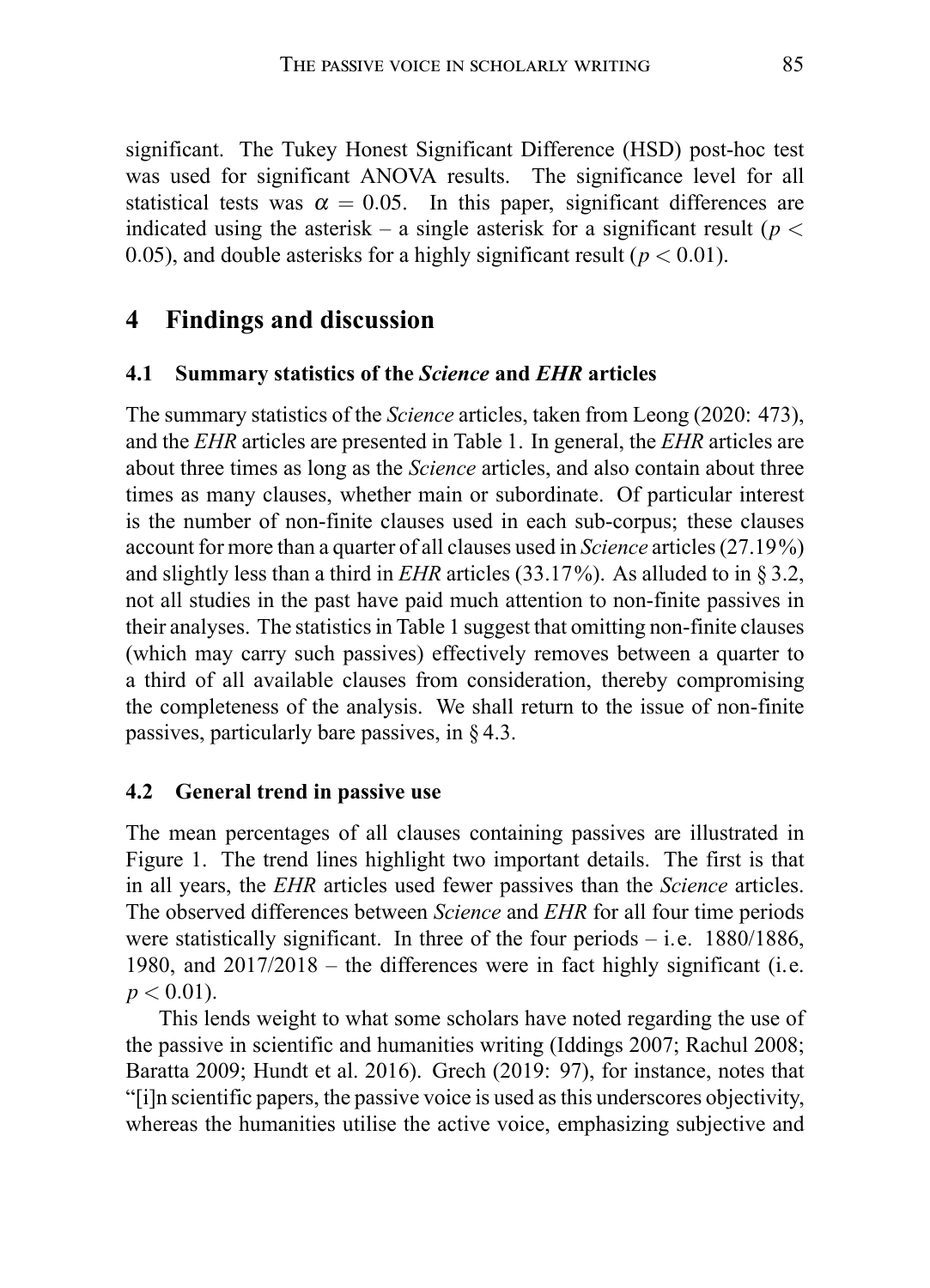|                           |                                   | Science | EHR     |
|---------------------------|-----------------------------------|---------|---------|
| Words                     | 1880 (Science), 1886 (EHR)        | 23,713  | 163,071 |
|                           | 1930                              | 47,503  | 143,582 |
|                           | 1980                              | 46,496  | 171,544 |
|                           | 2017 (Science), 2018 (EHR)        | 56,891  | 208,303 |
|                           | Total words                       | 174,603 | 523,429 |
| All clauses               | 1880 (Science), 1886 (EHR)        | 2,331   | 17,845  |
|                           | 1930                              | 4,338   | 15,320  |
|                           | 1980                              | 4,336   | 18,046  |
|                           | 2017 (Science), 2018 (EHR)        | 5,009   | 21,549  |
|                           | <b>Total clauses</b>              | 16,014  | 54,915  |
| Main clauses              | 1880 (Science), 1886 (EHR)        | 994     | 7,314   |
|                           | 1930                              | 1,938   | 6,663   |
|                           | 1980                              | 2,124   | 8,030   |
|                           | 2017 (Science), 2018 (EHR)        | 2,342   | 9,399   |
|                           | Total main clauses                | 7,398   | 24,092  |
| Total subordinate clauses | 1880 (Science), 1886 (EHR)        | 1,337   | 10,531  |
| (including non-finite)    | 1930                              | 2,400   | 8,657   |
| clauses and relative      | 1980                              | 2,212   | 10,016  |
| clauses)                  | 2017 (Science), 2018 (EHR)        | 2,667   | 12,150  |
|                           | Total subordinate clauses         | 8,616   | 30,823  |
| Non-finite clauses        | 1880 (Science), 1886 (EHR)        | 636     | 4,217   |
|                           | 1930                              | 1,119   | 3,615   |
|                           | 1980                              | 1,114   | 4,486   |
|                           | 2017 (Science), 2018 (EHR)        | 1,486   | 5,899   |
|                           | Total non-finite clauses          | 4,355   | 18,217  |
| Finite                    | 1880 (Science), 1886 (EHR)        | 76      | 437     |
| relative clauses          | 1930                              | 95      | 274     |
|                           | 1980                              | 95      | 261     |
|                           | 2017 (Science), 2018 (EHR)        | 90      | 279     |
|                           | Total finite relative clauses     | 356     | 1251    |
| Non-finite                | 1880 (Science), 1886 (EHR)        | 128     | 711     |
| relative clauses          | 1930                              | 236     | 601     |
|                           | 1980                              | 361     | 817     |
|                           | 2017 (Science), 2018 (EHR)        | 304     | 971     |
|                           | Total non-finite relative clauses | 1029    | 3100    |

**Table 1.** Summary statistics of the *Science* and *EHR* articles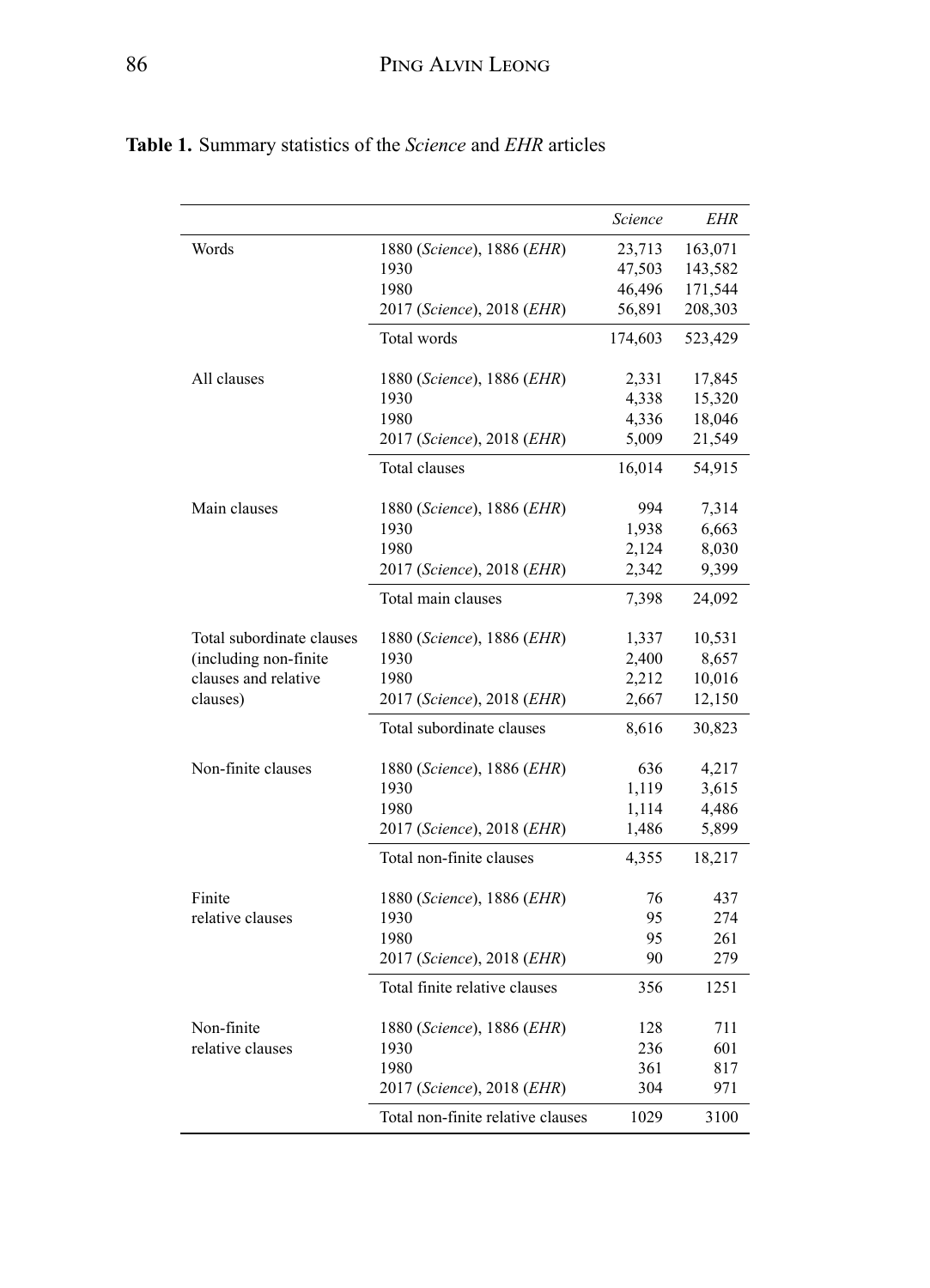

**Figure 1.** Mean percentages of clauses containing passives in *Science* and *EHR* articles across the four time periods

persuasive rhetoric". The statistics presented here, using history as a case in point, allow us to understand this difference a little better. Through the years, the difference in passive use between *Science* and *EHR* is in the region of 5–15%, with 2017/2018, the final time period, showing the least difference between the two.

The second area of interest is that the shape of the trend lines for both *Science* and *EHR* seem, at first glance, similar. There is a peak in 1930 and 1980 for *EHR* and *Science*, respectively, with a decline in passive use thereafter. Leong (2020) reports that the mean for the 2017 *Science* articles was significantly different from the means for all the other time periods. The decrease in the mean values between 1980 and 2017 was most marked  $(p = 1.08e^{-4}).$ 

The situation in the case of the *EHR* articles, though, is slightly different. Following up from a significant ANOVA result  $(p = 7.49e^{-4})$  for the *EHR* means across the four time periods, a Tukey HSD post-hoc test was run. The test revealed that only the 1930 and 1980 means were significantly different  $(p = 2.57e^{-4})$ . All other differences were not statistically significant. This suggests that the fall in passive use may be leveling out at about 17% for *EHR*. Further, given that the difference in means between *Science* and *EHR* is at its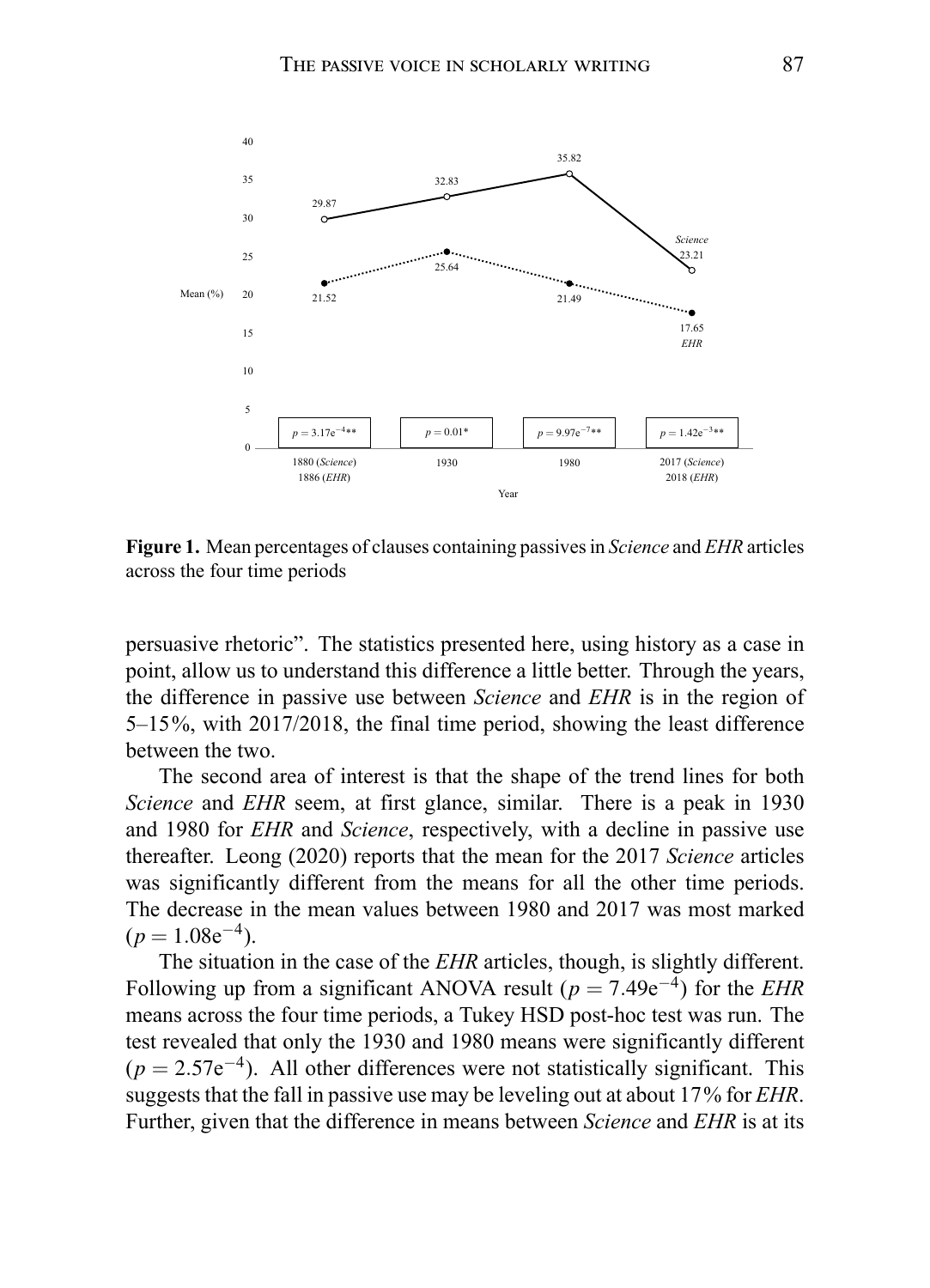narrowest in 2017/2018, could a further fall in passive use in scientific writing in subsequent years result in its mean nearing that for the *EHR* articles?

While this is a tantalizing possibility, which may give credence to the observation of Mair & Leech (2006: 331) that "in the course of the past century written English has moved closer to the norms of spoken usage", the evidence presented here suggests that scientific writing will continue to use more passives than history writing in the foreseeable future. The remarks by Ding (2002) about the role of the passive in scientific writing have relevance here. He argues that the use of the passive voice is socially conditioned by the scientific community and that their thing-centered approach to scientific work is embodied in the passive voice (Ding 2002: 138). Hence, while scientific writing may appear to be relying less on the passive voice now, it is still customary to describe the methodology using the passive. The following example, taken from Leong (2020), is a case in point:

(4) For this purpose  $(129 \times AKR)F_1$  hybrid mice were each **inoculated** subcutaneously with  $IO<sup>6</sup> AKR SL2$  cells [a dose 2 logs greater than the 100 percent lethal dose  $(LD_{100})$ . The mice **were** then **separated** into four groups for treatment, which **was initiated** 1 to 2 hours after tumor inoculation. Mice in one test group **were** each **treated** with 19-A10 ascites fluid; mice in a second test group **were** each **injected** with 19-A10 ascites fluid and rabbit serum as a source of exogenous C. Two additional groups in this experiment **were used** as controls; [...] (Leong 2020: 482)

It is entirely possible to re-word (4) in the active voice. But this is rarely done in scientific writing; indeed, in the re-written version (5) below, the repeated use of the first-person pronoun *we* is not just stylistically awkward but draws attention away from the mice.

(5) For this purpose  $(129 \times AKR)F_1$  we inoculated hybrid mice subcutaneously with  $IO<sup>6</sup> AKR SL2$  cells [a dose 2 logs greater than the 100 percent lethal dose  $(LD_{100})$ . We separated the mice into four groups for treatment, which we initiated 1 to 2 hours after tumor inoculation. We treated each mouse in one test group with 19-A10 ascites fluid; we injected mice in a second test group with 19-A10 ascites fluid and rabbit serum as a source of exogenous C. We used two additional groups in this experiment as controls; […]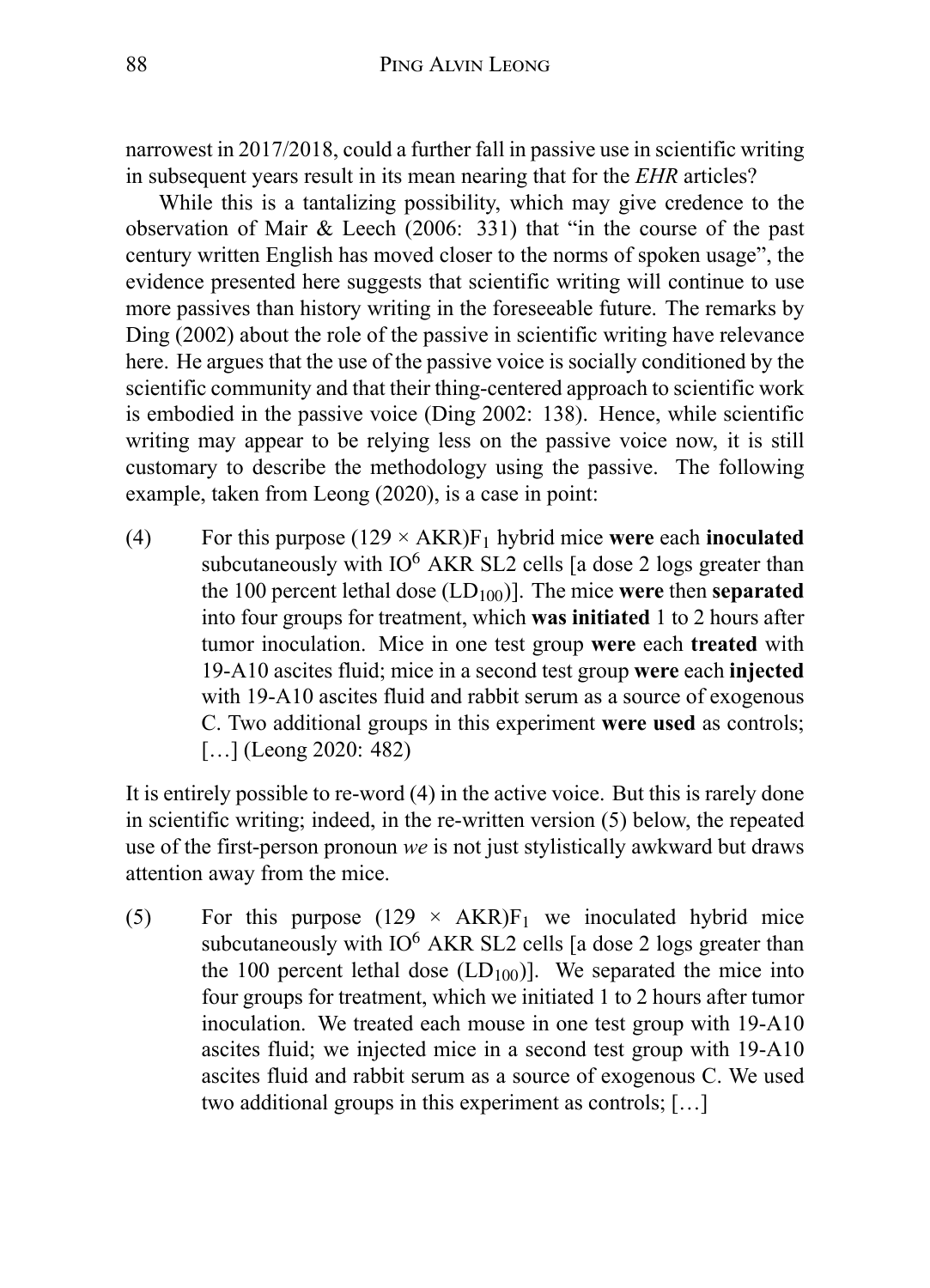By contrast, the passives in the *EHR* articles do not appear to be bound by such constraints. Instead, they are employed in the typical ways described in grammar books, such as when the actor is either non-specific (6) or simply too numerous to list (7).

- (6) [9] Most of the more important or interesting works of Italian humanist historians of the fifteenth century **must** still **be read** in the original Renaissance editions [10] or **have to be studied** in widely scattered manuscripts. [1980, 11]
- (7) [5] European and colonial themes **are** usually **pursued** by different scholars with varying purposes, […] [2018, 3]

The use of the passive voice in *EHR*, that is to say, is perhaps closer to its congruent use in ordinary written language. The passive is used to fit the description of the historical figure or phenomenon, and less to promote thing-centeredness so highly valued in science.

### **4.3 Passives in non-finite clauses and relative clauses, and bare passives**

We turn now to the issue of passives in non-finite clauses, as this class of passives is rarely investigated in past studies. The mean proportions of non-finite passives in relation to total clauses are shown in Figure 2.

Across the four time periods, the mean values for each journal were not found to be statistically different from each other. In other words, the use of non-finite passives in the *Science* and *EHR* articles remained stable over time. Hence, while there has been a noticeable decline in the overall use of the passive in both *Science* and *EHR* (see § 4.2), this has not affected the use of non-finite passives in either journal, with such passives ranging between 8–10% and 5–7%, respectively, of all clauses.

Comparing the journals, though, reveals a marked difference in the use of non-finite passives. The trend lines in Figure 2 clearly show that for each time period, more non-finite passives were used in the *Science* articles than in the *EHR* articles. The observed difference in each time period between the *Science* and *EHR* articles was highly significant, as shown by the small *p* values in Figure 2. The result here, then, suggests a consistency in the use of passives between *Science* and *EHR* – apart from one possible exception, scientific articles simply use more passives, whether finite or non-finite.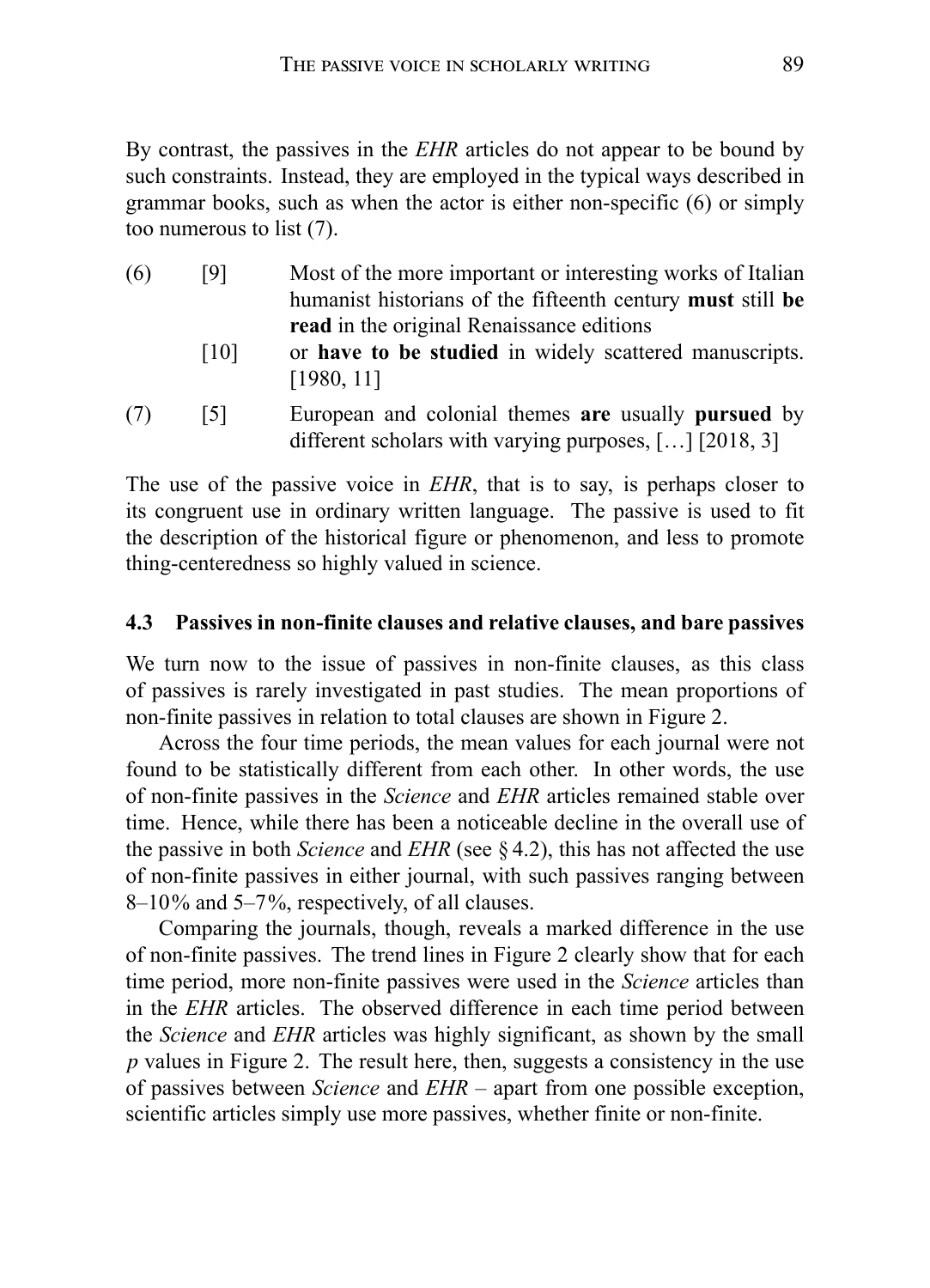

**Figure 2.** Mean percentages of non-finite passives in *Science* and *EHR* articles across the four time periods

This exception concerns the use of passive finite relative clauses. Biber & Gray (2016: 207) suggest that there has been a drift in the grammatical structure of the NP towards an "economy of expression resulting in structural compression to convey the maximum amount of information in the fewest words possible". If this is true, we would expect to find more instances of non-finite relative clauses than finite ones, the latter of which are "complete clauses, including subjects and full verb phrases marked for tense, aspect and modality" (Gray 2015: 126). Leong (2020) cites an example, reproduced in (8) below, to show the compactness that is achieved through the use of a non-finite relative clause.

(8) [176] However, the supernova features <…> are absent in SSS17a, […] [177] <**seen** in GRB980425> (Leong 2020: 479)

As he points out, converting the verb in (8) to the active voice would both lengthen the word count and compromise the elegance of the message flow (see 9). Using a finite passive would not improve the situation either, as it would increase the word count even further (see 10).

- (9) However, the supernova features which the scientists saw in GRB980425 are absent in SSS17a. (Leong 2020: 479)
- (10) However, the supernova features which **were seen** by the scientists in GRB980425 are absent in SSS17a.

As seen in Table 1 earlier, passive non-finite relative clauses were used more often than passive finite clauses in all time periods. In the 2017/2018 time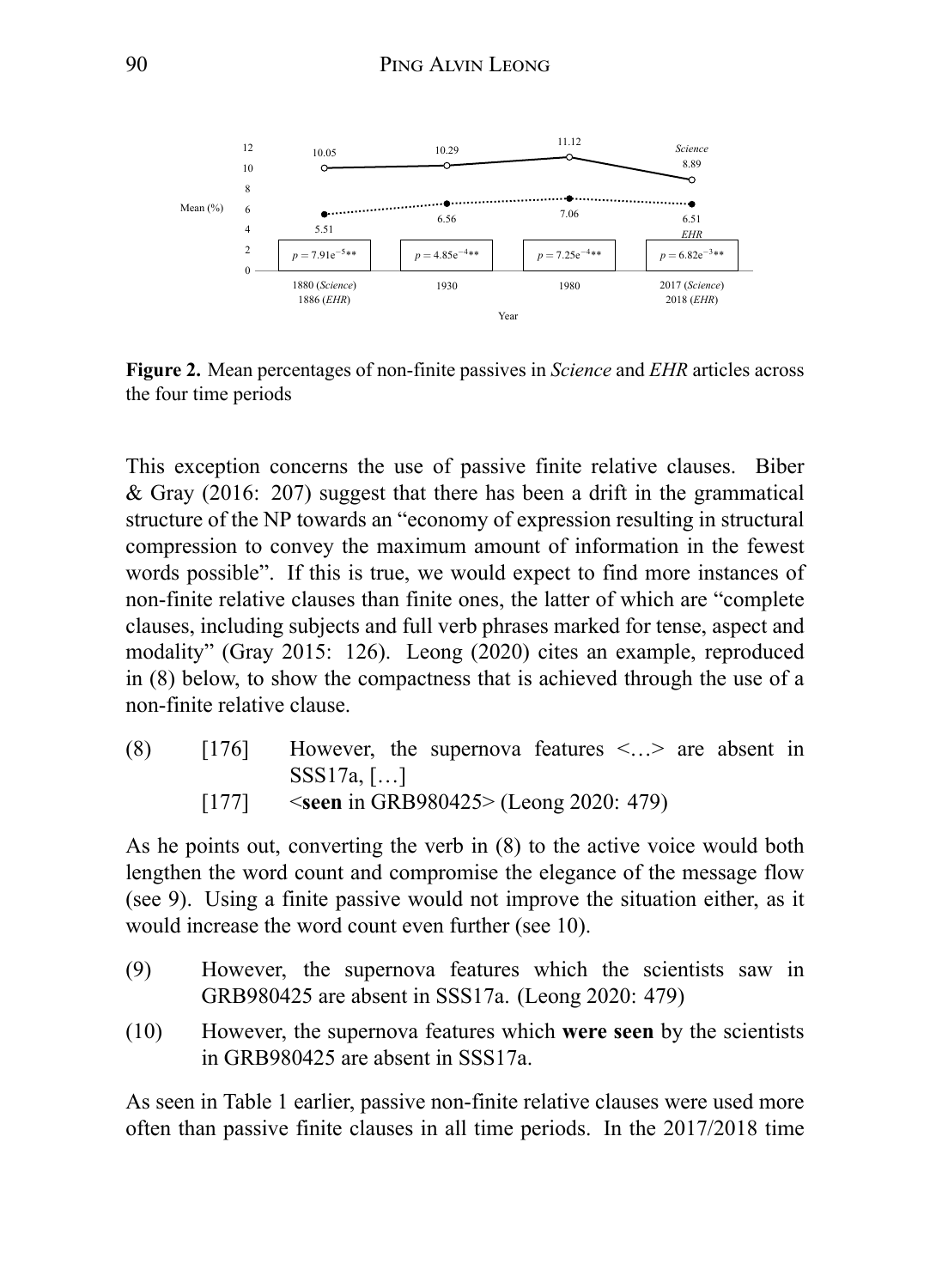

**Figure 3.** Mean percentages of passive non-finite relative clauses in *Science* and *EHR* articles across the four time periods



**Figure 4.** Mean percentages of passive finite relative clauses in *Science* and *EHR* articles across the four time periods

period, for instance, passive non-finite clauses in both journals appeared almost 3.5 times as often as finite relative clauses. This preference for passive non-finite relative clauses was more marked in scientific writing than history writing, as shown in Figure 3.

Where passive finite relative clauses are concerned, though, the results are mixed. As shown in Figure 4, even though the trend line for *Science* is above that for *EHR*, the observed differences in three of the four time periods were found to be statistically insignificant. This suggests a shift away from the use of finite relative clauses in both scientific and history writing, and mirrors what Gray (2015) and Biber & Gray (2016) have observed about the changes in academic prose overtime. Specifically, "the most notable change […] occurred in academic research writing, which has undergone a dramatic reduction in the use of relative clauses over the last fifty years" (Biber & Gray 2016: 150).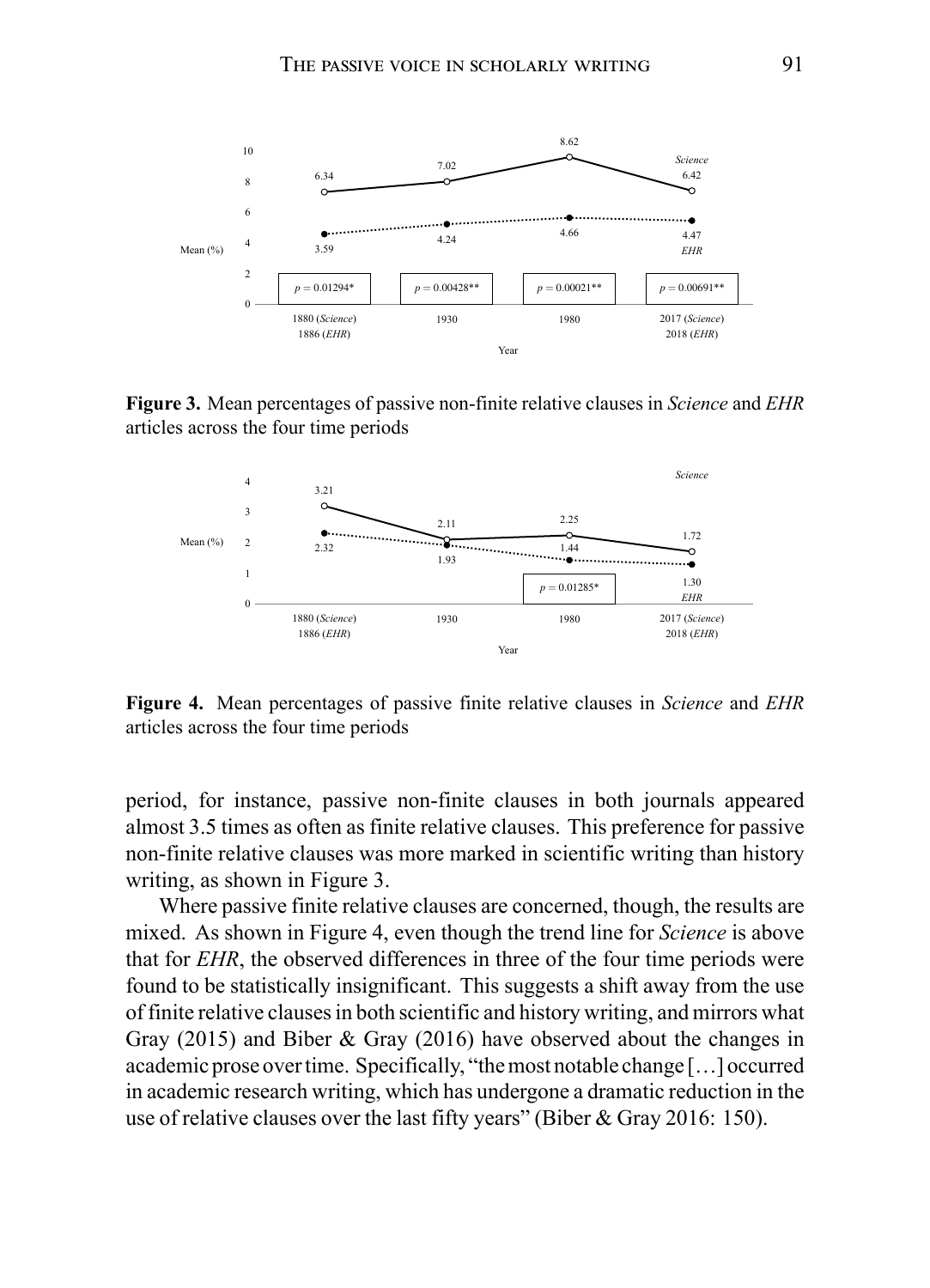The greater reliance on non-finite passives in *Science* may be further understood by turning our attention to the use of bare passives. This is because non-finite passives in both journals were largely made up of bare passives. Bare passives formed 80–95% and 81–90% of all non-finite passives in *Science* and *EHR*, respectively; this works out to approximately 8–10% of all clauses in *Science*, and 4–6% of all clauses in *EHR*. In other words, roughly one in ten clauses and one in twenty clauses in *Science* and *EHR*, respectively, contains a bare passive. Bare passives, in fact, were far more extensively used in *Science*; in 27 of the 80 scientific articles, all the non-finite passives were bare passives, as compared to only one such article in *EHR*.

As noted earlier, the extensive use of bare passives in *Science* reflects the compressed nature of scientific writing in general (Biber & Gray 2016). Referring to bare passives as *participial passives*, Wanner (2009: 85) observes that since "compact expressions are highly valued, it does not come as a surprise that the participial relative clause is not a marginal phenomenon in that particular register". Writing guides, such as one from the Royal Literary Fund, also share the same sentiment. In relation to scientific writing, they advocate the following:

All writing guides – including this one – give similar advice: no unnecessary words, make every word count, keep it concise. Every sentence needs to be toned for high performance: plenty of muscle and no excess fat. This is good advice for writing in general but lean writing is especially important in scientific writing because scientific writing places its emphasis on gathering and reviewing evidence; and on conveying quantitative information. (Royal Literary Fund 2021)

This "lean writing" is facilitated by the bare passive, as it contains only the past participle verb and, as a non-finite verb, typically occurs without the grammatical subject, as seen in (8) earlier.

In the *EHR* articles, bare passives were also used in the same way to achieve economy in the writing and enhance the message flow, as exemplified in (11–12):

- (11) [30] Of these Wietersheim, **edited** by Dahn,
	- [31] is perhaps the most helpful; [...] [1886, 3]
- $(12)$  [2] It was central to the maintenance of a post-war political settlement **defined** by support for full employment, high welfare spending, and an active Cold War foreign policy,  $[...]$  [2018, 10]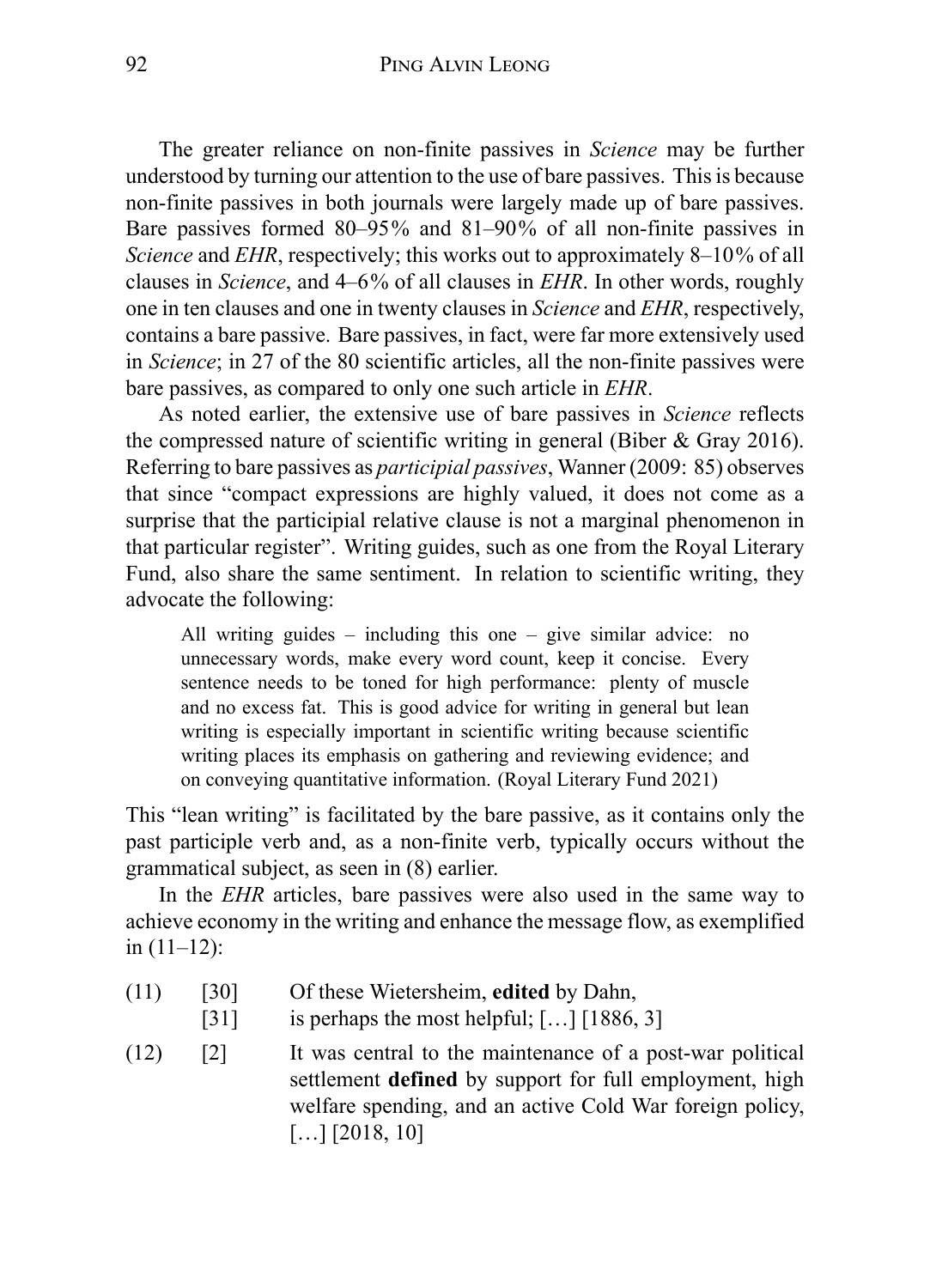Where the motivation to use bare passives is concerned, then, there does not appear to be any difference between *Science* and *EHR*; in both, bare passives are used to achieve a level of compactness in the writing. The only obvious difference lies in the extent of its use. As we have seen, bare passives occur more frequently in the *Science* articles – almost one in every ten clauses contains a bare passive.

#### **4.4 Semantics of passive verbs**

We turn lastly to the semantics of the passive verbs used in *Science* and *EHR*. In Leong's (2020) study, the passive verbs in the *Science* articles were coded into one of three categories – *productive*, *indicative*, and *derivative*. A productive verb describes any physical action performed by the writer(s) (e.g. *One grub was placed in each of eight sterile tin salve cans*), an indicative verb draws the reader's attention to an external source or segment within the text, including the basis of that information (e.g. *As shown in Table 3*), and a derivative verb describes the development or production of a thing or an idea from something else (e.g. *The AKR SL2 leukemia was derived from a spontaneous thymoma*). Leong noted that the majority of the finite verbs in the *Science* articles were productive in nature, but that the bare passives shifted from productive verbs in 1880 to a mixture of indicative and derivative verbs by 2017.

In the analysis of the *EHR* articles, the *productive* category was amended, since, by and large, historians do not perform research procedures in the way scientists do. Instead, historians recount what others did, and make sense of their actions and outcomes. As a consequence, the *productive* label for the*EHR* articles was amended to refer to any actions performed by historical figures (rather than the researchers) in the text. The other two categories – *indicative* and *derivative* – were left unchanged. Examples of productive, indicative, and derivative passives used in the *EHR* articles are given in (13–15).

- $(13)$  [52] He speaks of the year 1361
	- [53] when the Chancery rolls **were removed** from the White Tower to the Wakefield Tower. [productive finite passive; 1930, 10]
- $(14)$  [627] An early example of a second council created by charter [628] **is found** at Colchester. [indicative finite passive; 1930, 17]
- (15)  $[139]$  Welsh dower,  $\lt...$ , was also consistent with Welsh legal norms.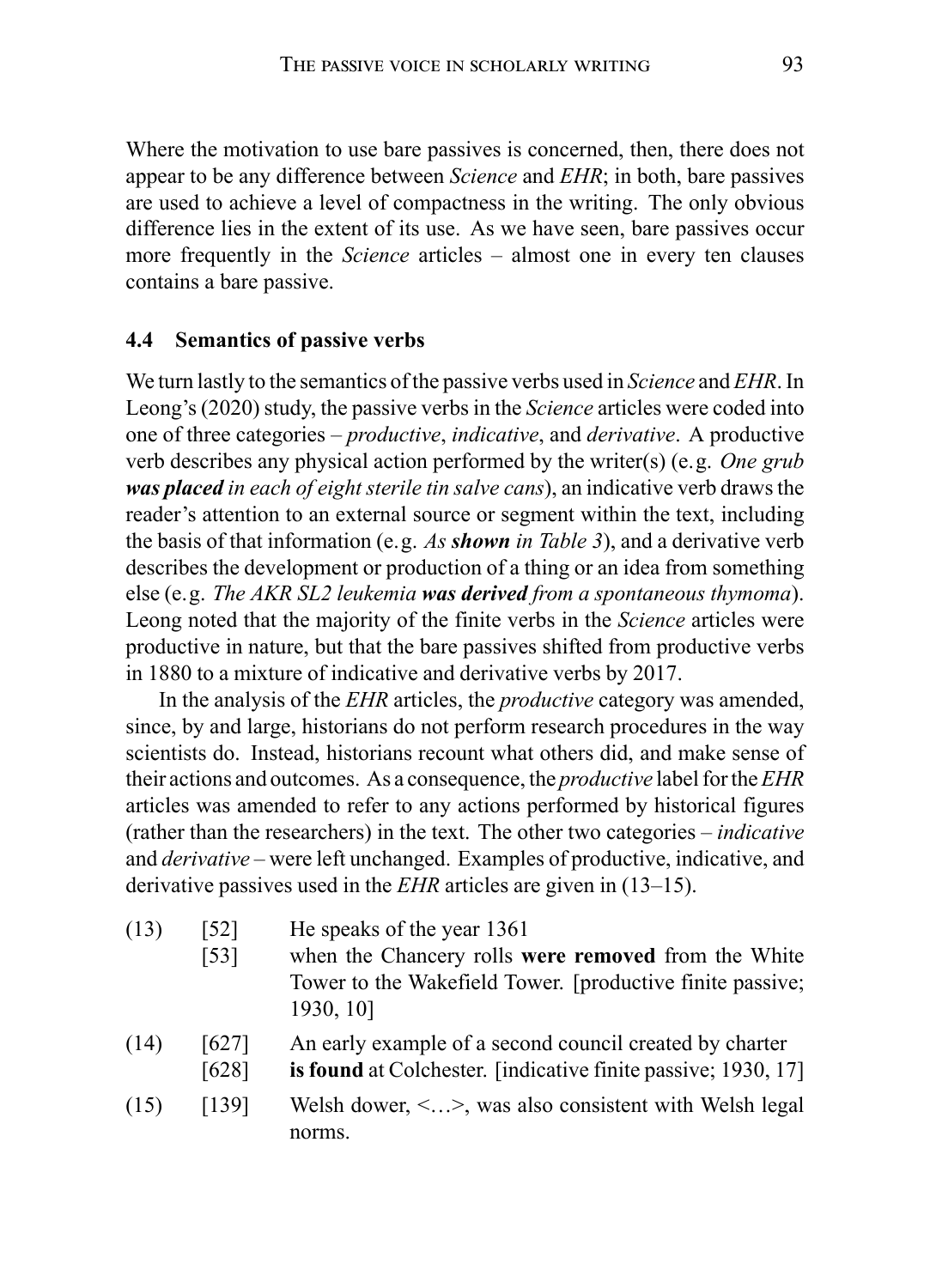[140] <while **influenced** by English common law> [derivative bare passive; 2018, 1]

The top three finite and bare passive verbs used in *Science* and *EHR* for each time period are listed in Table 2. The labels *productive*, *indicative*, and *derivative* are shortened to *Pro*, *Ind*, and *Der*, respectively.

Two differences between the *Science* and *EHR* articles are immediately obvious. First, as noted earlier, the majority of the finite passives in *Science* were productive verbs. By contrast, in the *EHR* articles, there was a roughly even distribution of productive and indicative finite passives. Second, whereas the *Science* articles witnessed a shift from a greater use of productive bare passives to a mix of indicative/derivative bare passives, there was no change as regards the *EHR* articles – the bare-passive verbs remained largely productive verbs across the four time periods.

Leong (2020) observed that the difference in the use of finite and bare passives in *Science* may reflect a "division of labor":

This may well signal a 'division of labor', as it were, between finite and bare passives in scientific writing, where the productive function, among others, is served chiefly by finite passives, and the more stative functions by bare passives. (Leong 2020: 480)

In the *EHR* articles, by contrast, it is the finite passives that express the dynamic and stative functions; the bare passives serve primarily the productive function. The use of productive and indicative passives in *EHR* is only to be expected, since the analysis of historical events necessitates the historical actions to be first conveyed (through productive verbs) before a particular aspect is singled out for study (through indicative verbs). Indeed, the use of productive and indicative passives mirrors the general rhetorical move in history writing. This move, of course, is largely facilitated by active-voice verbs, given that passive verbs form only about one fifth of the total verbs in *EHR* (see Figure 1). But evidence of this move involving passive verbs is seen in the corpus as well. Consider (16) below, taken from the opening few paragraphs of an article about the recruitment of princely armies in the late medieval low countries.

- (16) [1] In 1338–9, Duke Jan III of Brabant (r. 1312–55) raised an army of more than 1,500 knights and squires
	- [2] to help Edward III of England (r. 1327–77) in his struggle
	- [3] to win the French Crown.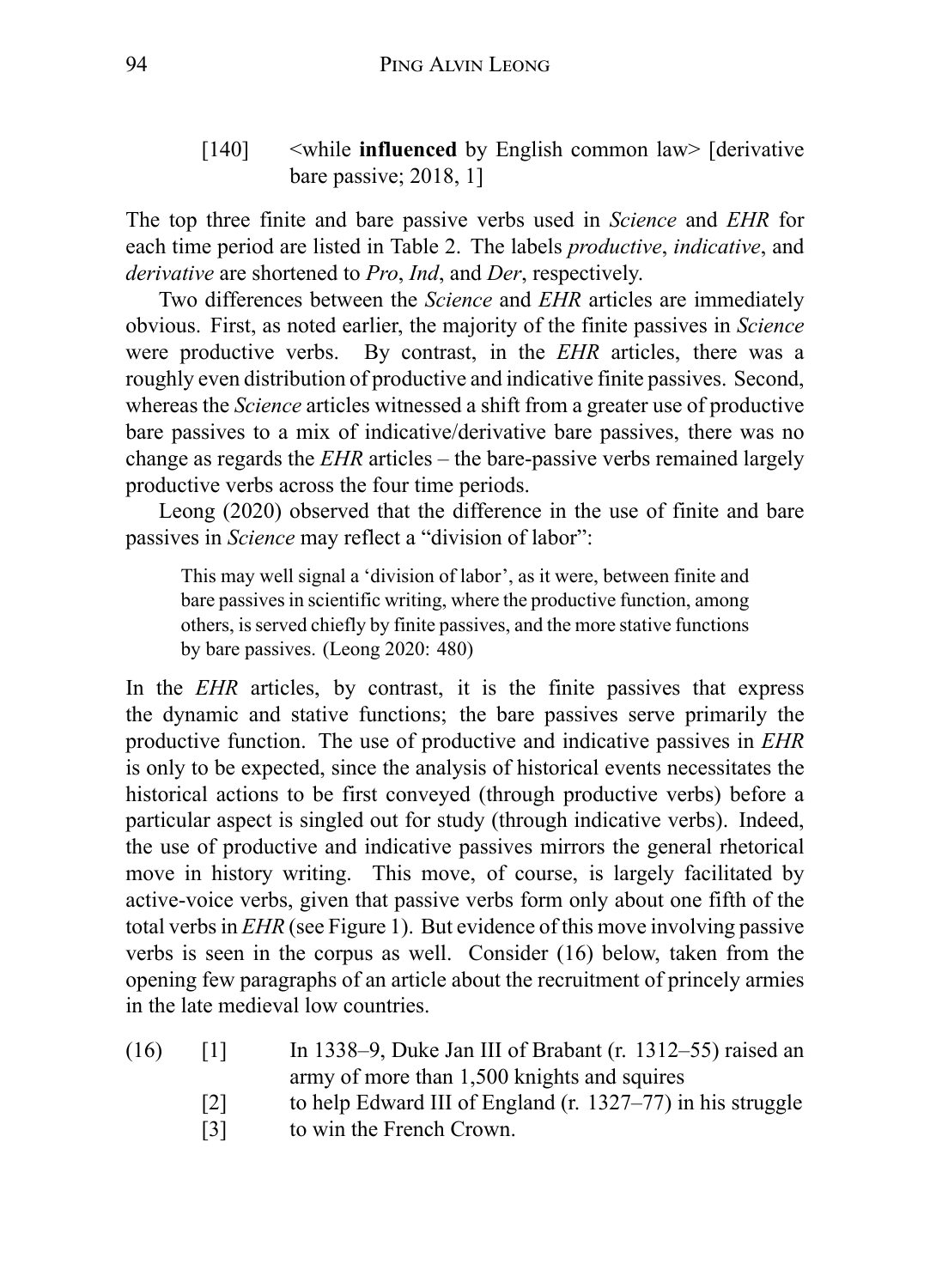|                              | Science    |               |       | <b>EHR</b> |               |       |
|------------------------------|------------|---------------|-------|------------|---------------|-------|
| Finite passives <sup>a</sup> | Verb       | $\frac{0}{0}$ | Label | Verb       | $\frac{0}{0}$ | Label |
| 1880/1886                    | made       | 7.02          | Pro   | said       | 2.18          | Ind   |
|                              | placed     | 3.40          | Pro   | found      | 1.42          | Ind   |
|                              | published  | 1.91          | Ind   | told       | 1.32          | Ind   |
|                              |            |               |       |            |               |       |
| 1930                         | found      | 7.00          | Ind   | made       | 3.10          | Pro   |
|                              | made       | 4.42          | Pro   | found      | 2.04          | Ind   |
|                              | given      | 3.07          | Pro   | given      | 1.55          | Pro   |
| 1980                         | used       | 5.38          | Pro   | made       | 2.37          | Pro   |
|                              | shown      | 2.43          | Ind   | known      | 1.72          | Ind   |
|                              | found      | 2.32          | Ind   | given      | 1.50          | Pro   |
|                              |            |               |       |            |               |       |
| 2017/2018                    | expected   | 4.47          | Der   | made       | 2.20          | Pro   |
|                              | observed   | 4.34          | Ind   | seen       | 1.52          | Ind   |
|                              | used       | 3.29          | Pro   | used       | 1.40          | Pro   |
| Bare passives <sup>b</sup>   |            |               |       |            |               |       |
| 1880/1886                    | made       | 5.95          | Pro   | made       | 2.22          | Pro   |
|                              | used       | 4.76          | Pro   | published  | 1.55          | Ind   |
|                              | observed   | 4.17          | Ind   | written    | 1.55          | Pro   |
| 1930                         | based on   | 5.48          | Der   | made       | 4.20          | Pro   |
|                              | involved   | 3.96          | Ind   | given      | 3.44          | Pro   |
|                              | obtained   | 3.66          | Der   |            | 3.31          | Pro   |
|                              |            |               |       | copied     |               |       |
| 1980                         | used       | 4.79          | Pro   | written    | 3.72          | Pro   |
|                              | calculated | 3.92          | Der   | offered    | 3.07          | Pro   |
|                              | obtained   | 3.70          | Der   | given      | 2.98          | Pro   |
|                              |            |               |       |            |               |       |
| 2017/2018                    | shown      | 4.91          | Ind   | given      | 3.76          | Pro   |
|                              | compared   | 4.18          | Ind   | made       | 2.19          | Pro   |
|                              | observed   | 3.69          | Ind   | written    | 2.04          | Pro   |

**Table 2.** Top three finite passives and bare passives used over the four time periods in *Science* and *EHR*

<sup>a</sup> The figures are represented as a percentage of the total number of finite passives used.

<sup>b</sup> The figures are represented as a percentage of the total number of bare passives used.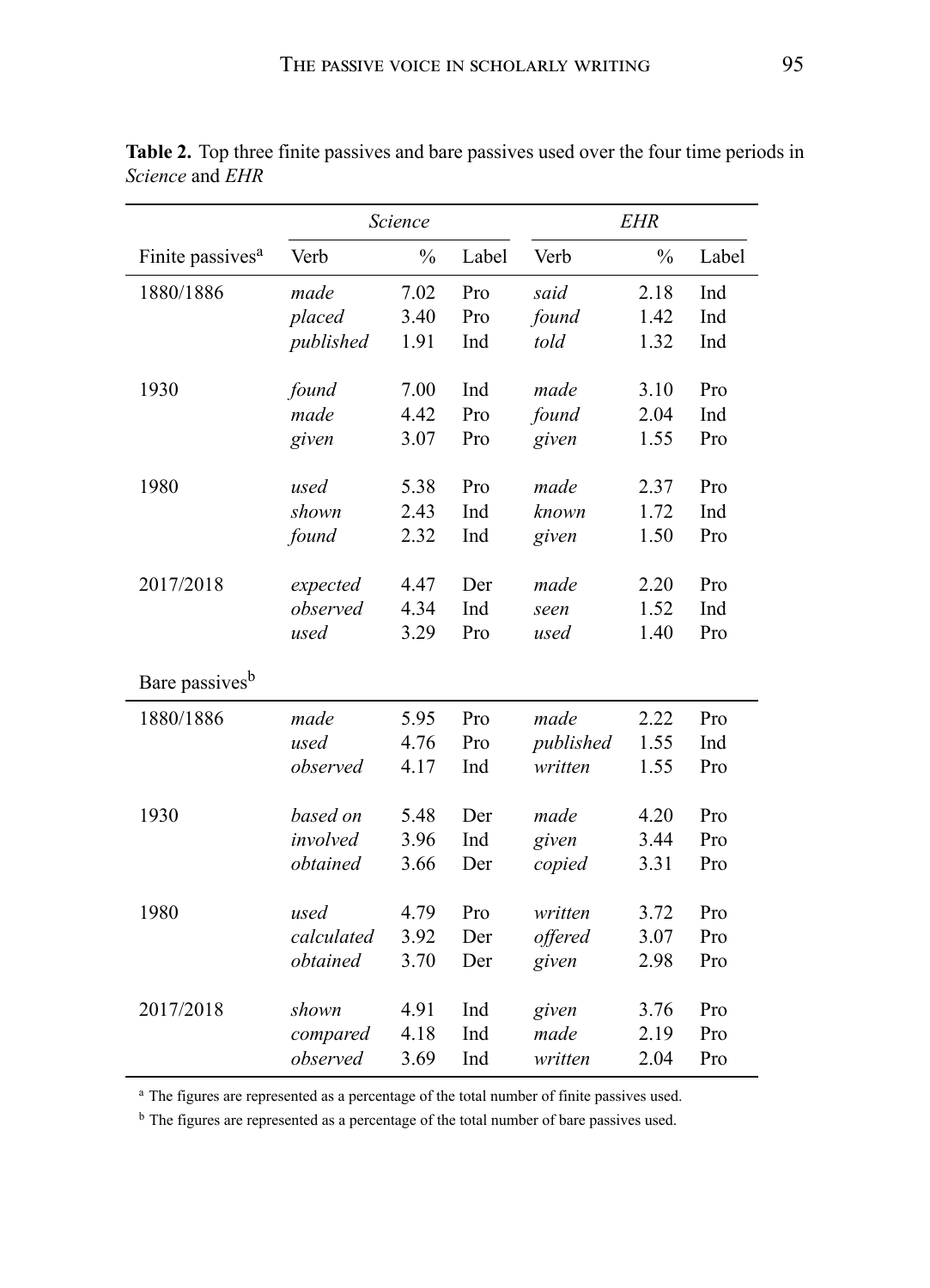- [4] The king paid him an enormous sum of money for his help;
- [5] in the autumn of 1339, he owed the duke a staggering 307,000 Florentine florins.
- [6] Edward's first serious military campaign against Philip VI of France (r. 1328–50) **was launched** in September 1339 from the Brabantine town of Leuven,
- [7] where the English king had established his headquarters.
- [8] Duke Jan's men, <…>, **were** primarily **recruited** from among the duke's 'own' Brabantine vassals,
- [9] <who supported King Edward>
- [10] although there were also men from neighbouring principalities, such as the counties of Loon, Mark, Namur and Hainaut. […]
- [45] We focus in particular on the formal ties between princes and nobles in relation to the build-up of princely hosts, and on the ways
- [46] in which these ties developed
- [47] and changed.
- [48] These relationships, both feudal and non-feudal, **have** previously **been studied** only in part (in the case of fiefrentes, for example) or in the context of particular military conflicts.
- [49] In looking at the full gamut of these relationships and at their evolution across an entire century,
- [50] this article also contributes to the wider debate about the military position of the nobility in the Low Countries and the nature of their relationship with the princes.
- [51] Whereas the role of the nobility in the growing Burgundian state in the fifteenth century **has been examined** in depth,
- [52] noble–prince relations in the fourteenth century remain relatively little studied. [2018, 11]

The extract in (16) contains four passive verb phrases. The description starts with the actions of Duke Jan III and Edward III using a range of productive verbs, including the verbs *launched* and *recruited* in the first two passives. The description then narrows towards the relationships between princes and nobles, with the indicative verbs*studied* and *examined* in the last two passives.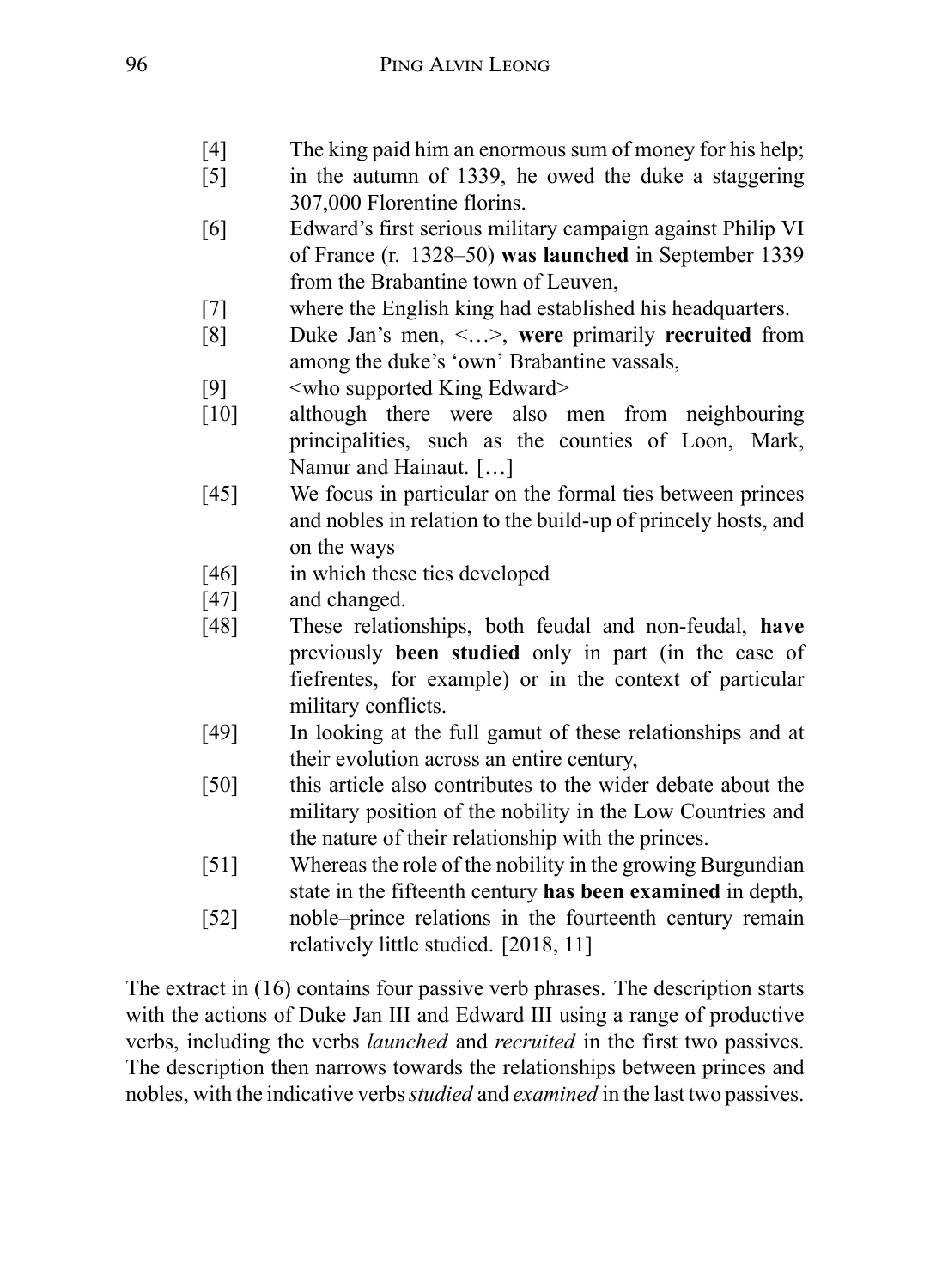Where the stative verbs in *EHR* are concerned, the indicative function is far more prevalent than the derivative function; in fact, as can be seen in Table 2, none of the frequently used verbs in *EHR* belong to the *derivative* category. This might appear surprising, since history, like science, is also focused on outcomes and consequences. The reason is likely to be a more straightforward one, attributed to the way such outcomes and consequences are worded in writing – they are simply more commonly expressed in the active voice rather than the passive voice. That is to say, it is far more common to write *X led to Y* or *X resulted in Y*, neither of which has a passive version.

# **5 Conclusion**

This study investigated the trend in the use of passives over four time periods (1880/1886, 1930, 1980, and 2017/2018) in *Science* and *EHR* articles. The following are the broad findings of the study:

- 1. The use of the passive voice declined in both *Science* and *EHR*. In *Science*, the fall was most marked between 1980 and 2017; the percentage of all clauses containing passives decreased from 35.82% in 1980 to 23.21% in 2017. In *EHR*, the decline was more gradual; the percentage of all clauses containing passives fell from 25.64% in 1930 to 17.65% in 2018.
- 2. Over the four time periods, fewer passives were used in the *EHR* articles than in the *Science* articles.
- 3. The use of bare passives was stable across the four time periods in both *Science* and *EHR*, but fewer bare passives were used in *EHR* than in *Science*. Bare passives constituted 8–11% of all clauses in *Science*, and 5–7% of all clauses in *EHR*.
- 4. The finite passives in *Science* largely served the productive function, whereas the same in *EHR* served both the productive and indicative functions.
- 5. The bare passives in *Science* shifted from the productive function in 1880 to a mix of the indicative and derivative functions by 2017. The bare passives in *EHR* remained largely productive verbs across the four time periods.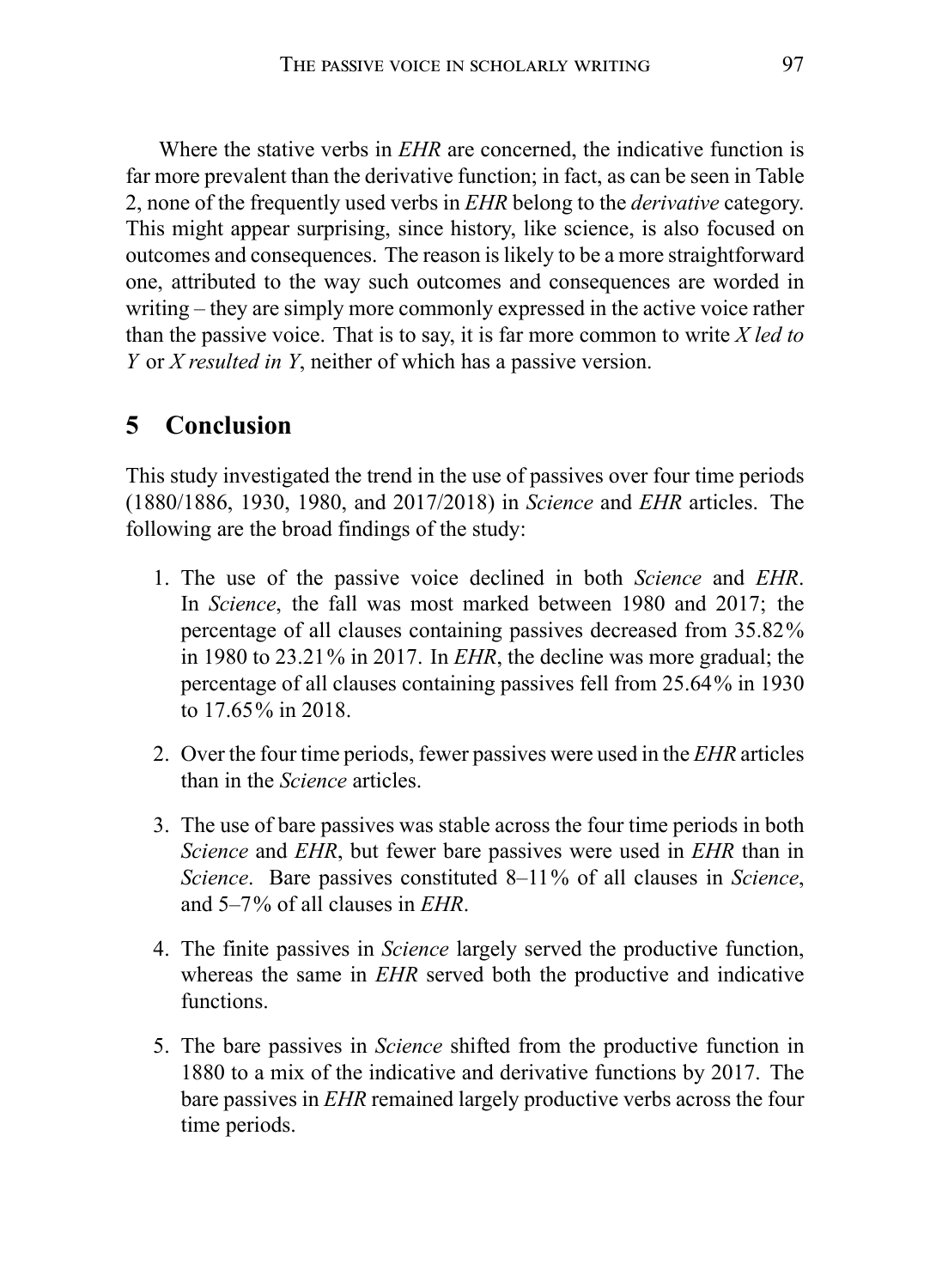The findings in this study therefore affirm anecdotal accounts of writing in the humanities (represented here using history) and the sciences. We are often told that the two types of writing are different in their use of the passive voice (e.g. Grech 2019), but it has not always been clear what the extent of that difference is. What I have sought to do in this study is to provide the statistics to show this difference.

More crucially, though, what are the implications for writing in the sciences and humanities? I have suggested that the passive in scientific writing appears to be socially conditioned by the scientific community to reflect the thing-centeredness in their work. I have also noted the marked fall in passive use from 1980 to 2017, and this is most likely due to an increased awareness of the changing sentiments against the *overuse* of the passive voice. It is this overuse that has led to numerous recommendations in favor of the active voice. In her survey of academic style manuals, for instance, Bennett (2009) lists a number of authors who advocate the use of the active voice instead of the passive. To my mind, such a swing of the pendulum from the passive to the active is extreme and perhaps unwise. The passive cannot be totally avoided, nor can it be easily replaced in all contexts. The passive is the only option to use if the actor is unknown; it also appears in formulaic expressions that would look decidedly odd in the active version (e.g. *As compared to Y ∼ As we compared X to Y*). Although there is presently less reliance on the use of the passive in scientific writing, it is likely to continue to be used in various parts of the scientific paper, particularly the methodology section.

By contrast, the passive in history writing is not constrained by the need for thing-centeredness. There is no methodology section in a typical history article, and the focus is on an event, figure, or place of some historical significance. The historian recounts and interprets, but does not act to effect change; there is therefore little pressure on the historian to turn to the passive voice to background himself or herself as the actor. Therein lies the need for writers to be aware of the conventional norms in their disciplines. These norms include not merely matters to do with the rhetorical structure of the paper, the citation format, or argumentation, but also grammatical features such as the passive voice.

Much more remains to be done. As regards the decline in the use of the passive voice, an obvious question that is raised is whether this implies an increased presence of the author as the agent of the action. Seoane & Hundt (2018: 13) note that "it is extremely uncommon to have the author as subject of an active clause in scientific discourse". However, a smaller-scale study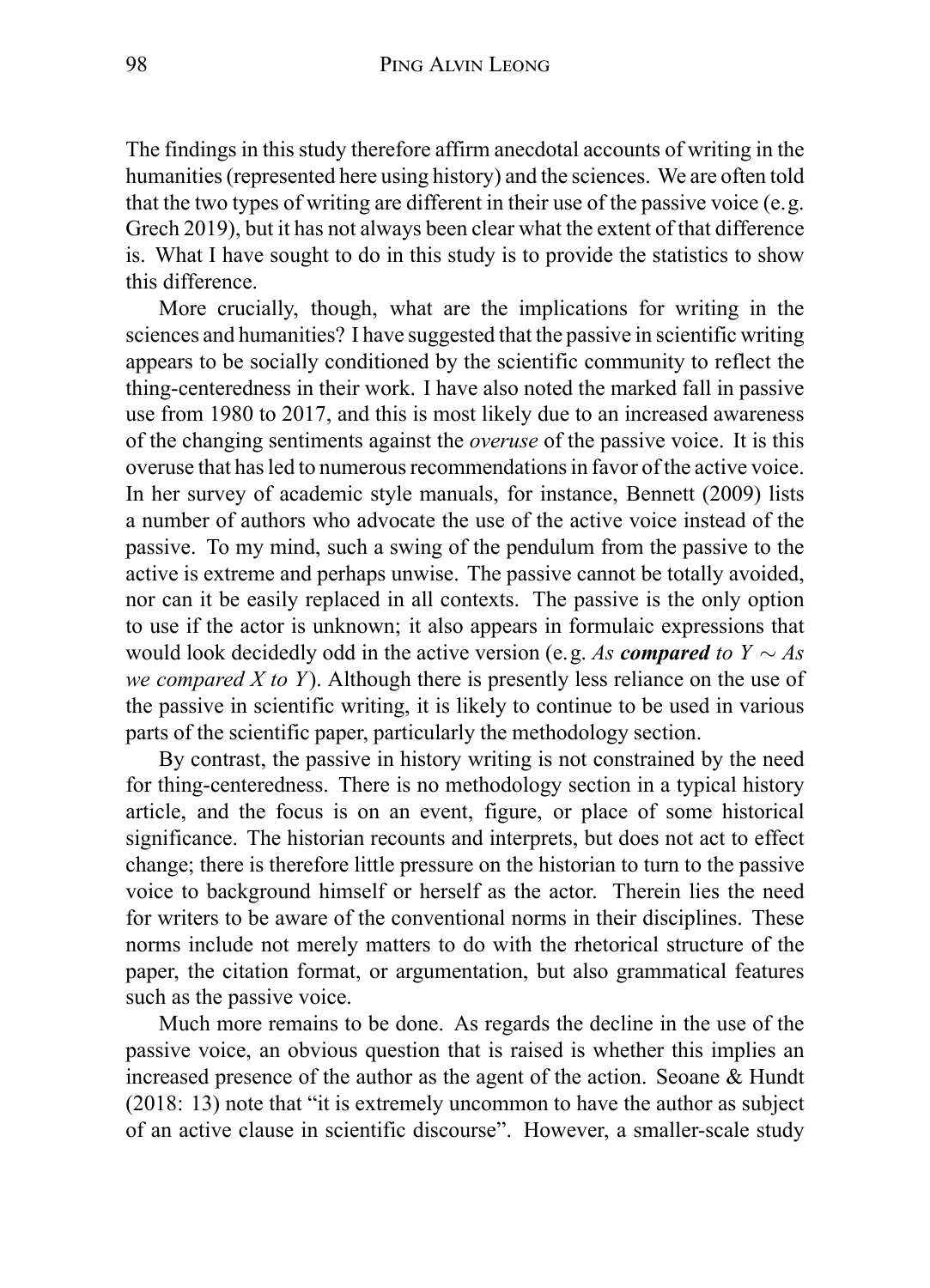on the thematic structure of scientific research articles has shown that the first-person pronoun (e.g. *we*) often serves an anchoring thematic function, which is "the text-level version of the constant [thematic progression], and highlights the inclination of writers to rely on certain points of departure to frame their writing" (Leong et al. 2018: 294). This is an interesting puzzle, and a further look at how passive use influences the thematic structure of academic texts is thus needed across disciplines.

Lastly, an obvious limitation of this study is that it compared articles from only science and history. Writing in the humanities, however, includes other diverse disciplines that need a closer investigation as well. Does the writing in philosophy and literature, for instance, differ to any extent from history? Future work should include as many of such disciplines, and others in the social sciences (e.g. psychology, sociology), for a broader, but better, understanding of academic writing as a whole. Diachronic studies, wherever possible, are recommended as trend lines can often be highly insightful to show whether any observed changes are likely to stabilize or change even further in the future.

## **References**

- Atkinson, Dwight. 1996. The *Philosophical Transactions of the Royal Society of London*, 1675–1975: A sociohistorical discourse analysis. *Language in Society* 25(3). 333–371.
- Banks, David. 2008*. The development of scientific writing: Linguistic features and historical context*. London: Equinox.
- 2017. The extent to which the passive voice is used in the scientific journal article, 1985–2015. *Functional Linguistics* 4(12). DOI: 10.1186/s40554-017-0045-5.
- Baratta, Alexander M. 2009. Revealing stance through passive voice. *Journal of Pragmatics* 41(7). 1406–1421. DOI: 10.1016/j.pragma.2008.09.010.
- Baskin, Tobias I. 1996. Hazards of the passive voice. *Nature* 381(6585). 730. DOI: 10.1038/381730c0.
- Bazerman, Charles. 1988*. Shaping written knowledge: The genre and activity of the experimental article in science*. Madison, WI: University of Wisconsin Press.
- Bennett, Karen. 2009. English academic style manuals: A survey. *Journal of English for Academic Purposes* 8(1). 43–54. DOI: 10.1016/j.jeap.2008.12.003.
- Biber, Douglas & Gray, Bethany. 2016*. Grammatical complexity in academic English: Linguistic change in writing*. Cambridge: Cambridge University Press.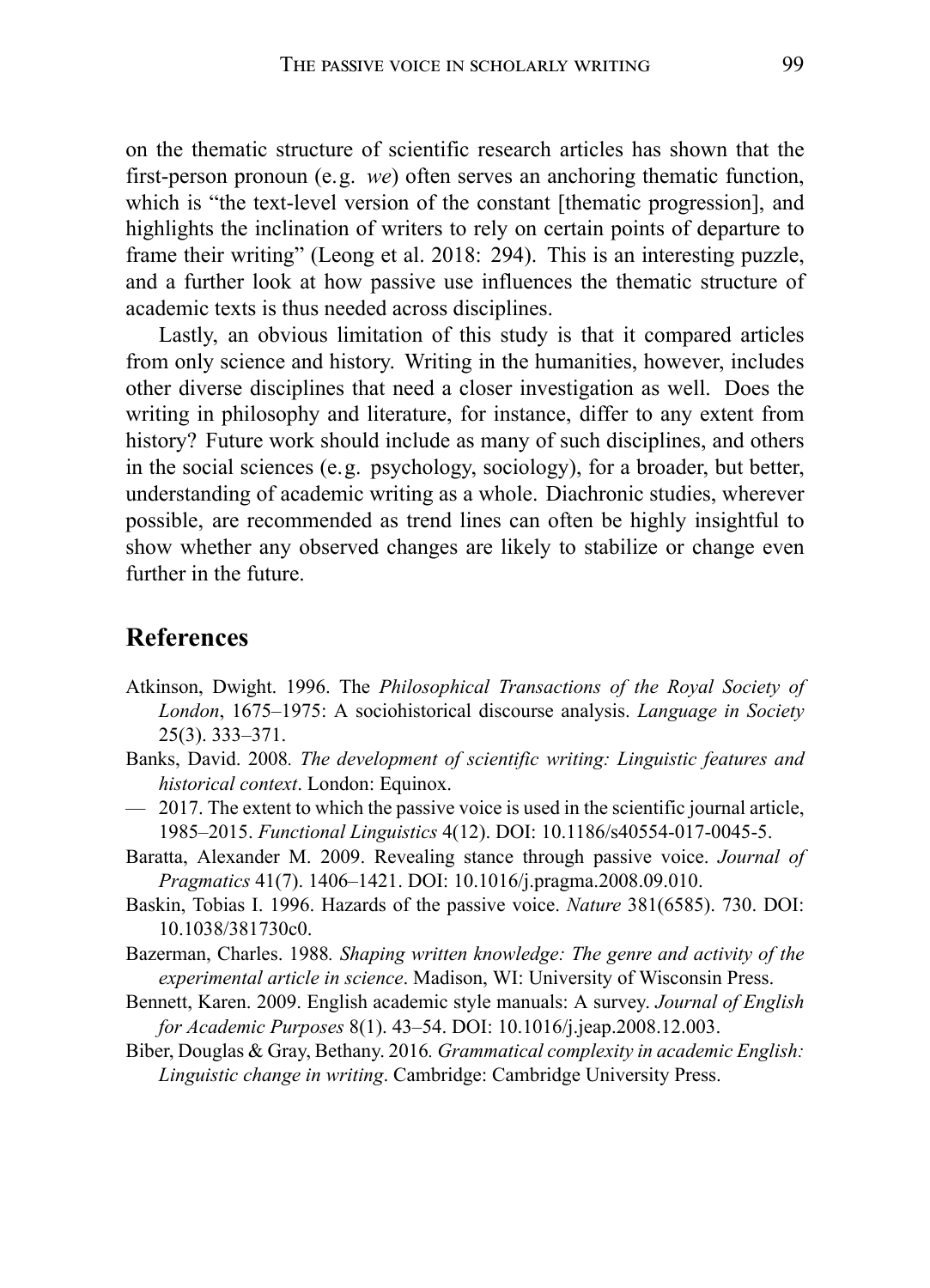- Biber, Douglas & Johansson, Stig & Leech, Geoffrey & Conrad, Susan & Finegan, Edward. 1999*. The Longman grammar of spoken and written English*. Harlow: Pearson.
- Bridgman, Percy Williams. 1955*. Reflections of a physicist*. New York: Philosophical Library.
- Cargill, Margaret & O'Connor, Patrick. 2009*. Writing scientific research articles: Strategies and steps*. Chichester: Wiley-Blackwell.
- Carter, Ronald & McCarthy, Michael. 2006*. Cambridge grammar of English*. Cambridge: Cambridge University Press.
- Ding, Daniel D. 1998. Rationality reborn: Historical roots of the passive voice in scientific discourse. In Battalio, John T. (ed.), *Essays in the study of scientific discourse: Methods, practice, and pedagogy*, 117–135. Stamford, CT: Ablex.
- 2002. The passive voice and social values in science. *Journal of Technical Writing and Communication* 32(2). 138–154. DOI: 10.2190/EFMR-BJF3-CE41-84KK.
- Goodman, Neville W. 1996. Hazards of the passive voice. *Nature* 381(6585). 730. DOI: 101038/381730c0.
- Gray, Bethany. 2015*. Linguistic variation in research articles: When discipline tells only part of the story*. Amsterdam: John Benjamins.
- Grech, Victor. 2019. Writing a scientific paper (WASP): An overview of differences in styles between the sciences and the humanities. *Early Human Development* 129. 96–99. DOI: 10.1016/j.earlhumdev.2018.12.008.
- Greenbaum, Sidney & Quirk, Randolph & Leech, Geoffrey & Svartvik, Jan. 1985*. A comprehensive grammar of the English language*. Harlow: Longman.
- Gross, Alan G. 1996*. The rhetoric of science*. Cambridge, MA: Harvard University Press.
- Gross, Alan G. & Harmon, Joseph E. & Reidy, Michael. 2002*. Communicating science: The scientific article from the 17th century to the present*. Oxford: Oxford University Press.
- Hayot, Eric. 2014*. The elements of academic style: Writing for the humanities*. New York, NY: Columbia University Press.
- Hou, Liwen & Smith, David A. 2018. Modeling the decline in English passivization. *Proceedings of the Society for Computation in Linguistics (SCiL)* 1. 34–43. DOI: 10.7275/R5ZC812C.
- Hundt, Marianne & Schneider, Gerold & Seoane, Elena. 2016. The use of the *be*-passive in academic Englishes: Local *versus* global usage in an international language. *Corpora* 11(1). 29–61. DOI: 10.3366/cor.2016.0084.
- Hunt, Kellogg W. 1977. Early blooming and late blooming syntactic structures. In Cooper, Charles R. & Odell, Lee (eds.), *Evaluating writing: Describing, measuring, judging*, 91–104. Urbana, IL: National Council of Teachers of English.
- Hyland, Ken. 2002. Options of identity in academic writing. *ELT Journal* 56(4). 351–358. DOI: 10.1093/elt/56.4.351.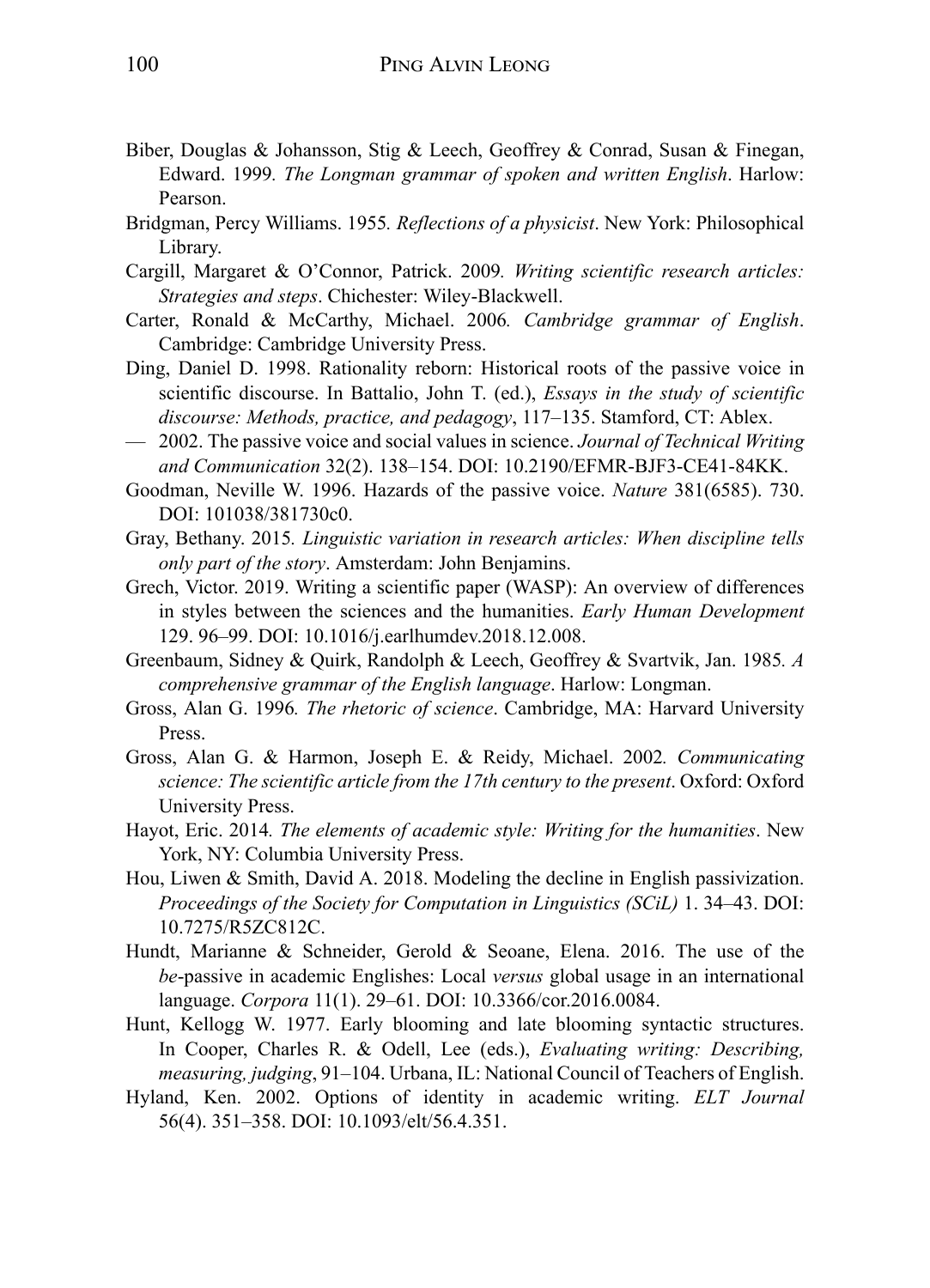- Iddings, Joshua Glenn. 2007*. A functional analysis of English humanities and biochemistry writing with respect to teaching university composition*. Huntington, WV: Marshall University. (Master's thesis).
- Jolly, Clifford. 1996. Hazards of the passive voice. *Nature* 381(6585). 730. DOI: 10.1038/381730c0.
- Leather, Simon R. 1996. The case for the passive voice. *Nature* 381(6582). 467. DOI: 10.1038/381467a0.
- Leong, Ping Alvin. 2014. The passive voice in scientific writing: The current norm in science journals. *Journal of Science Communication* 13(1). DOI: 10.22323/2.13010203.
- 2015. Topical themes and thematic progression: The 'picture' of research articles. *Text & Talk* 35(3). 289–315. DOI: 10.1515/text-2015-0001.
- 2016. Thematic density of research-article abstracts: A systemic-functional account. *Word* 62(4). 209–227. DOI: 10.1080/00437956.2016.1248668.
- 2020. The passive voice in scientific writing through the ages: A diachronic study. *Text & Talk* 40(4). 467–489. DOI: 10.1515/text-2020-2066.
- Leong, Ping Alvin & Toh, Audrey Lin Lin & Chin, Soo Fun. 2018. Examining structure in scientific research articles: A study of thematic progression and thematic density. *Written Communication* 35(3). 286–314. DOI: 10.1177/0741088318767378.
- MacDonald, Susan Peck. 2010*. Professional academic writing in the humanities and social sciences*. Carbondale, IL: Southern Illinois University Press.
- Mair, Christian & Leech, Geoffrey. 2006. Current changes in English syntax. In Aarts, Bas & McMahon, April (eds.), *The handbook of English linguistics*, 318–343. Malden, MA: Blackwell.
- Montgomery, Scott L. 1996*. The scientific voice*. New York: Guilford Publications.
- Ormes, Robert V. 1957. Passive voice. *Science* 125(3247). 529. DOI: 10.1126/science.125.3247.529.
- Perlman, Alan M. 1996. Passive voice. *Nature* 382(6587). 108. DOI: 10.1038/382108b0.
- Puckica, Jérôme. 2009. Passive constructions in Present-Day English. *Groninger Arbeiten zur Germanistischen Linguistik* 49. 215–235.
- Rachul, Christen M. 2008*. Comparing apples and oranges: A socio-rhetorical analysis of writing in biology and history*. Ottawa: Carleton University. (Master's thesis).
- Robinson, Jane T. 1957. Passive voice and personal pronouns. *Science* 125(3258). 1160. DOI: 10.1126/science.125.3258.1160.
- Royal Literary Fund. 2021*. Scientific writing*.

(https://www.rlf.org.uk/resources/scientific-writing/). (Accessed 2021-12-22).

Scimago. 2020*. Scimago journal & country rank*.

(http://www.scimagojr.com/). (Accessed 2021-06-09).